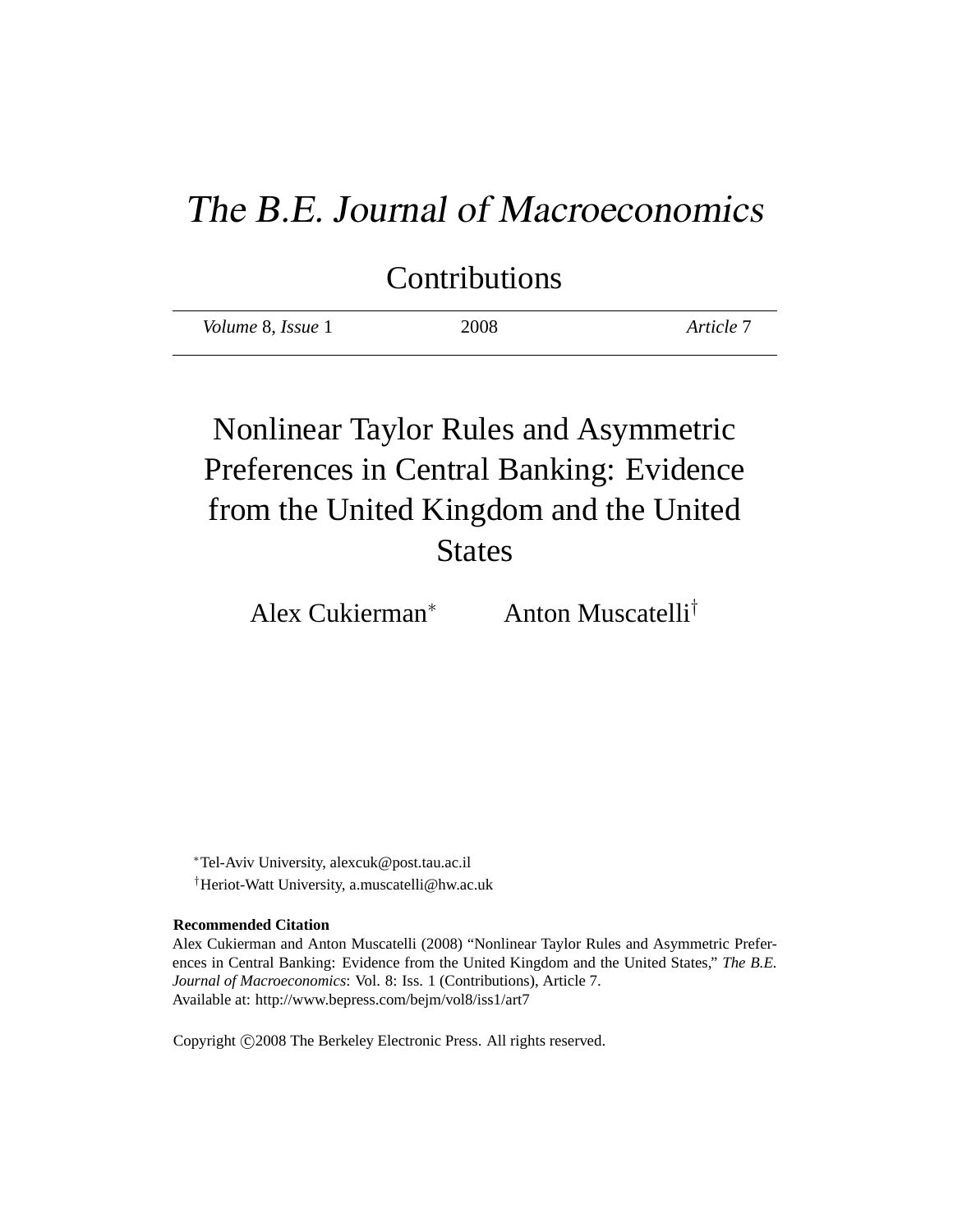# Nonlinear Taylor Rules and Asymmetric Preferences in Central Banking: Evidence from the United Kingdom and the United States<sup>∗</sup>

Alex Cukierman and Anton Muscatelli

#### **Abstract**

This paper explores theoretically and empirically the view that Taylor rules are often nonlinear due to asymmetric central bank preferences, and that the nature of these asymmetries changes across different policy regimes. The theoretical model uses a standard new Keynesian framework to establish equivalence relations between the shape of nonlinearities in Taylor rules and asymmetries in monetary policy objectives. These relations are estimated and tested for the United Kingdom (UK) and the United States (US) over various subperiods by means of smooth transition regressions.

There is often evidence in favor of nonlinear rules in both countries, and their character changes substantially over subperiods. The period preceding inflation targeting in the UK is characterized by a concave rule supporting dominant recession avoidance preferences, while the inflation targeting period is characterized by a convex rule supporting dominant inflation avoidance preferences on the part of policymakers. Dominant inflation avoidance appears during the Vietnam War in the US while, during the Burns/Miller and the Greenspan periods, recession avoidance dominates. Under Volcker the Taylor rule is linear. This is consistent with an offset by inflation avoidance of the more prevalent recession avoidance of the Fed.

Findings from both countries support the view that reaction functions and the asymmetry properties of the underlying loss functions change in line with the regime and the main macroeconomic problem of the day.

**KEYWORDS:** Taylor rules, nonlinearities, central banks, asymmetric preferences, recession avoidance, inflation avoidance, UK, US

<sup>∗</sup>Tel-Aviv University, and CEPR (alexcuk@post.tau.ac.il) and Heriot-Watt University and CESifo (a.muscatelli@hw.ac.uk) respectively. We benefited from the detailed suggestions of two anonymous referees and of the editor, David Romer, as well as from the reactions of Petra Geraats and of participants at the macro lunch seminar at Princeton University. This paper grew out of the paper: "Do Central Banks have Precautionary Demands for Expansions and for Price Stability? A New Keynesian Approach" (Cukierman and Muscatelli, 2003).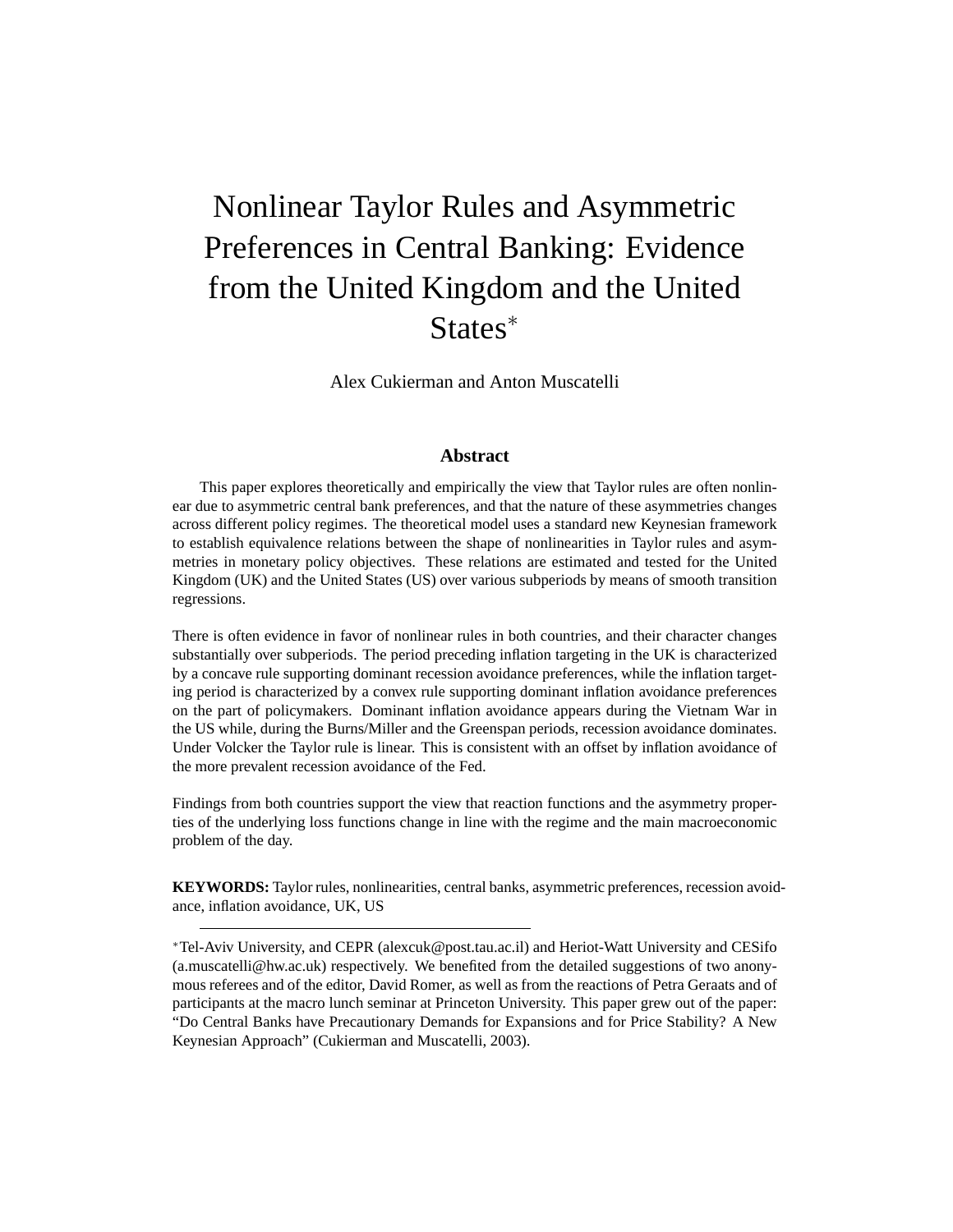## 1 Introduction

The positive theory of monetary policy in developed economies has reached a broad consensus in recent years. Monetary policy is conceptualized as follows: policy authorities minimize a linear combination of the quadratic deviations of inflation and of output from their respective targets (the inflation and the output gaps in what follows), and the main policy instrument is the short-term rate of interest.<sup>1</sup> Much of the literature of the last decade has implemented this perspective by estimating Taylor rules or reaction functions, in which the short-term rate is a linear function of the (currently expected) future values of the inflation and of the output gaps.<sup>2</sup> It is well known that, as a theoretical matter, such linear reaction functions are obtained when the expected value of a loss function that is quadratic in the inflation and output gaps is minimized, subject to a linear economic structure.

More recently, some of the literature has considered the possibility that, as a positive matter, the loss function of monetary policymakers may not be quadratic and consequently the Taylor rules derived from such functions are not necessarily linear. There is both anecdotal and systematic evidence to support this view. On the anecdotal side, Blinder (1998, pp. 19, 20) states that "In most situations the central bank will take far more political heat when it tightens preemptively to avoid higher inflation than when it eases preemptively to avoid higher unemployment." This suggests that during normal times the central bank (CB) in the United States may be more averse to negative than to positive output gaps.<sup>3</sup> We refer to CB loss functions that display this type of asymmetry as recession-avoidance preferences (RAP). In the presence of uncertainty about future shocks, such asymmetry leads the CB to take more precautions against negative than against positive output gaps.

Using a natural-rate framework and time-series data for the United States (US), Ruge-Murcia (2003) tests this hypothesis empirically and finds

<sup>&</sup>lt;sup>1</sup>This obviously includes strict inflation targeting as the particular case in which the weight on the output gap is equal to zero.

<sup>&</sup>lt;sup>2</sup>A partial list of references includes Clarida *et al.* (1998, 2000), Muscatelli *et al.* (2002), and Muscatelli and Trecroci (2002).

<sup>&</sup>lt;sup>3</sup>In fact, notwithstanding its analytical convenience, a quadratic loss function that penalizes equally sized positive and negative output gaps to the same extent does not appear to be realistic. Obviously, policymakers are averse to negative output gaps, but it is less obvious that, given ináation, they are equally averse to positive output gaps. They may even, given inflation, be indifferent to different magnitudes of positive output gaps. Cukierman (2000, 2002) shows that in the last case, and in the presence of uncertainty and rational expectations there is an ináation bias even if the output target of the CB is equal to potential output.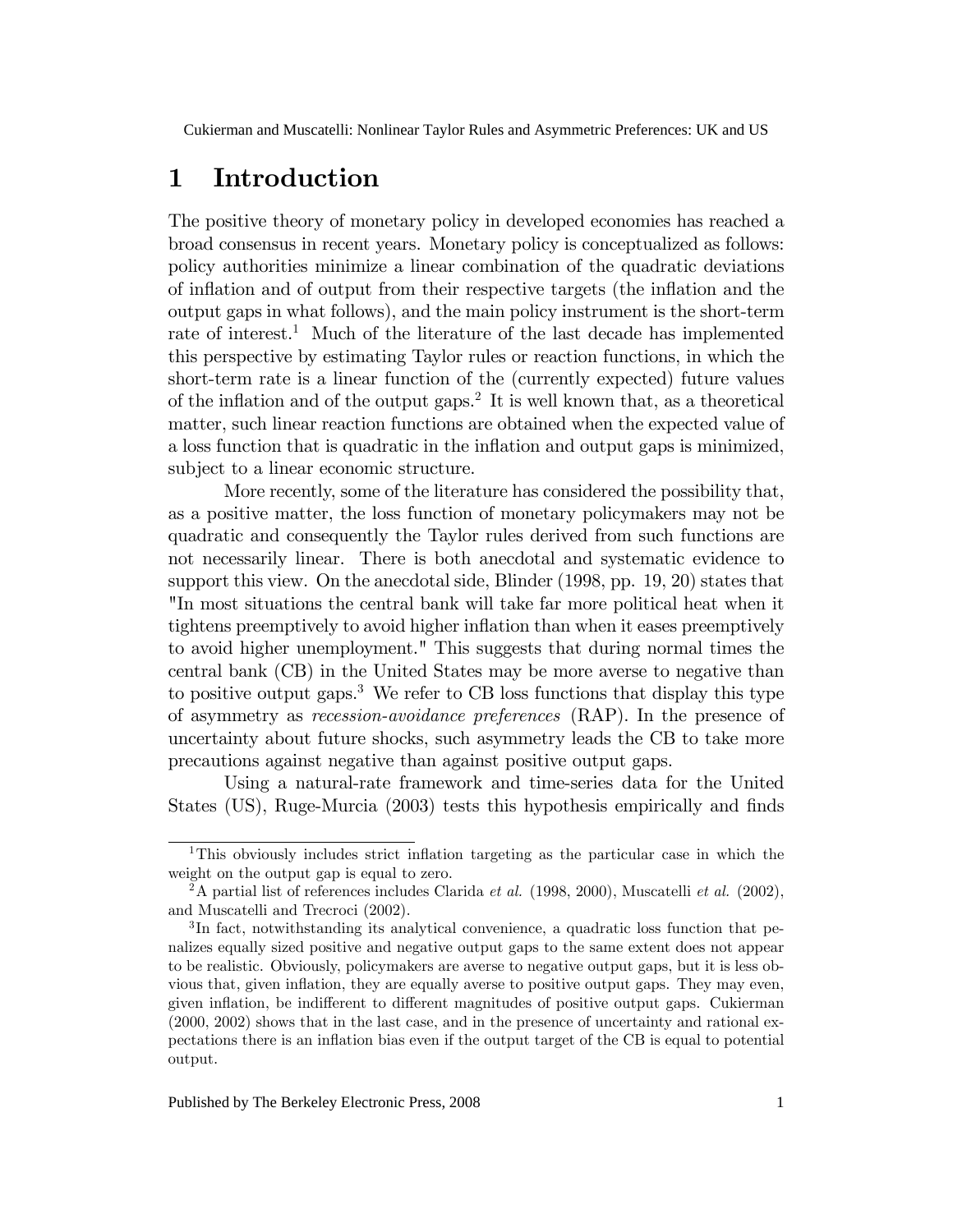that it provides a better explanation for the behavior of US inflation than the Kydland-Prescott (1977) and the Barro-Gordon (1983) inflation bias models. Using a natural-rate framework and cross-sectional data for the OECD countries, Cukierman and Gerlach (2003) find evidence supporting a half quadratic specification of output-gap losses. $4$ 

On the other hand, during periods of inflation stabilization in which monetary policymakers are trying to build up credibility, they may be more averse to positive than to negative ináation gaps of equal size. We refer to objective functions that display this type of asymmetry as  $\text{inflation-avoidance}$ preferences (IAP). In the presence of uncertainty about future shocks policymakers with such preferences tend to react more vigorously to positive than to negative ináation gaps. Although there is no current systematic evidence to support such a view, this might have been the case in the United Kingdom following the introduction of inflation targets in 1992 and during the gradual Israeli disinflation in the second half of the Nineties.<sup>5</sup>

Asymmetric objectives normally lead to nonlinear reaction functions. This paper utilizes time-series data from the United Kingdom (UK) and the US to test whether there is evidence to support the view that the interestrate reaction functions in those two countries exhibit nonlinearities, thereby pointing to asymmetric policy preferences.

To understand the meaning of such nonlinearities for the loss functions of UK and US monetary policymakers, in section 2, we provide a general formulation of preferences in which recession avoidance and inflation avoidance coexist. We then analyze the character of nonlinearity in the Taylor rules that emerge. This is done for a new Keynesian economic structure of the type surveyed in Clarida *et al.* (1999). The main theoretical implication is that, when recession-avoidance preferences dominate, the reaction function is concave in both the output and inflation gaps, and when inflation-avoidance preferences dominate, the reaction function is convex in both gaps. This result suggests that we may expect to find different patterns of nonlinearities between normal periods and periods of credibility building.

<sup>&</sup>lt;sup>4</sup>In this specification, losses from negative output gaps are quadratic and, given inflation, there are no losses from positive output gaps.

 $5$ During this period the inflation target in Israel was missed much more frequently from below than from above, lending credence to the view that the Bank of Israel took more precautions against upward than against downward deviations from the target. Nobay and Peel  $(1998)$  and Ruge-Murcia  $(2000)$  show that in such cases a deflationary bias may arise. Mishkin and Posen (1997) express a similar view for ináation targeters. A somewhat different view appears in Sussman (2007), who interprets the Israeli experience to imply that the Bank of Israel pursued an implicit inflation target lower than that set by the government.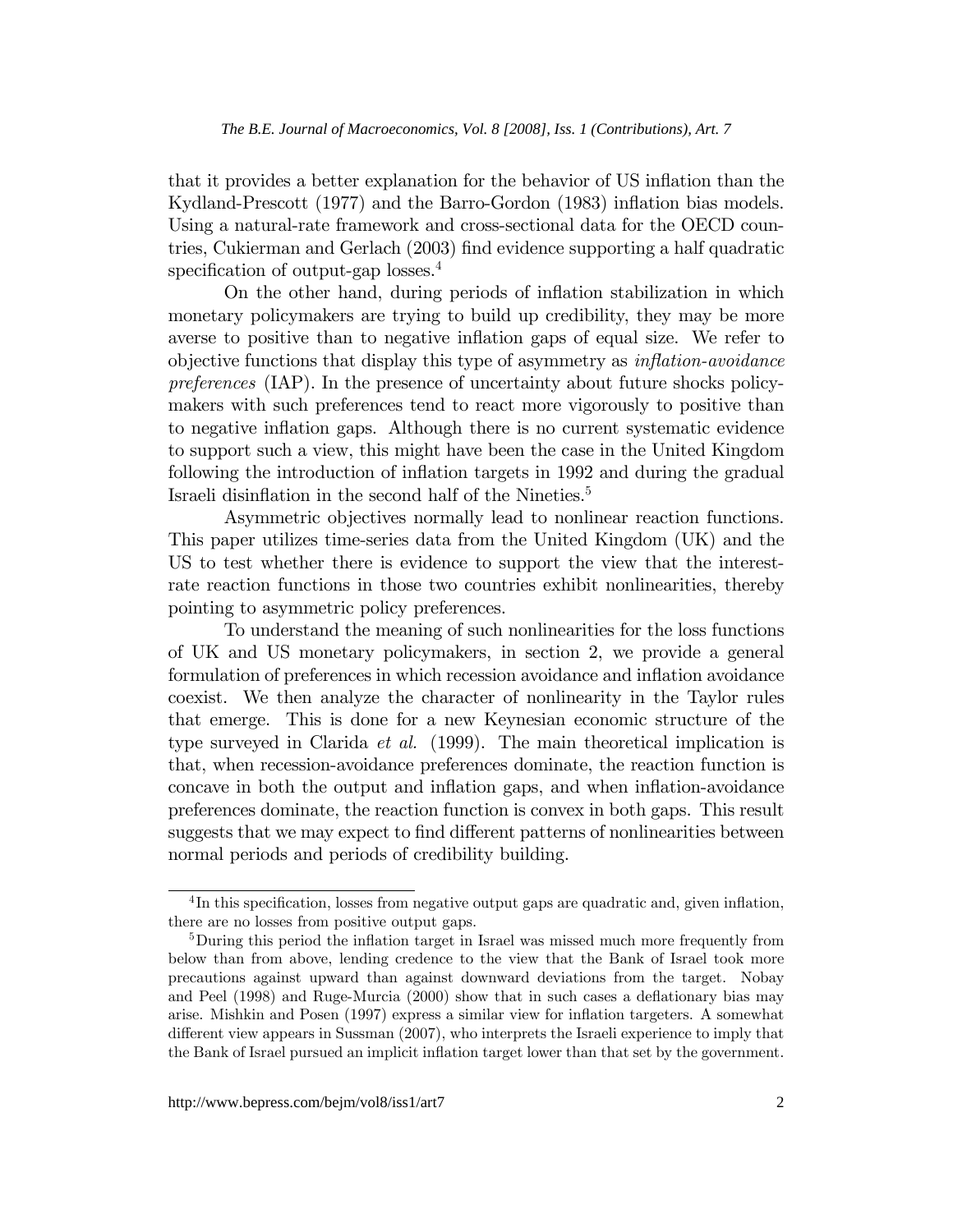Section 3 provides an empirical test of these hypotheses by allowing the response of the interest rate to the expected values of both gaps to change gradually with the magnitude of each expected gap. This specification, following Bacon and Watts (1971) and Seber and Wild (1989), utilizes hyperbolic tangents to formulate the responses of the interest rate to the expected values of the inflation and output gaps. When the response increases with the expected gap, the reaction function is convex in the expected gap; and when the response decreases in the expected gap, the reaction function is concave in this gap. An important advantage of this specification is that the concavityconvexity properties of the reaction function depend on only two parameters that can be estimated by means of the same GMM methods used to estimate linear Taylor rules.

When applied to appropriate subperiods, in the UK and the US, this methodology yields several main results.<sup>6</sup> First, in both the UK and the US non-linear Taylor rules are more prevalent than linear rules. Second, the type of nonlinearity changes between subperiods. In particular, the nonlinear Taylor rule for the UK in the 1979-1990 period is concave while the one for the 1992- 2005 period is convex. This supports the view that prior to the introduction of ináation targeting in 1992, RAP dominated; whereas after the introduction of ináation targets, when stabilization of ináation became a prime objective of policy, IAP became dominant.

Third, except for the period under Volcker's chairmanship, the Fed's reactions function are all nonlinear. Fourth, the character of those nonlinearities varies substantially across different US Fed chairs. In particular, while the Martin inflationary period is characterized by convexity, the Taylor rule is concave under Greenspan. This lends support to the view that when inflation and inflationary expectations were on the rise during the second half of the Sixties, inflation aversion dominated policy preferences. On the other hand, after inflation had been conquered by Volcker, recession aversion became dominant under Greenspan. Finally, there is weaker, but still significant, evidence of dominant recession-avoidance preferences during the Burns/Miller era.

More generally, results from both countries support the view that the dominant type of asymmetry in monetary policy (recession avoidance versus inflation avoidance) often changes with the economic environment.

 $6$ Our available sample period is 1979-3 to 2005-4 for the UK and 1960-1 to 2005-4 for the US.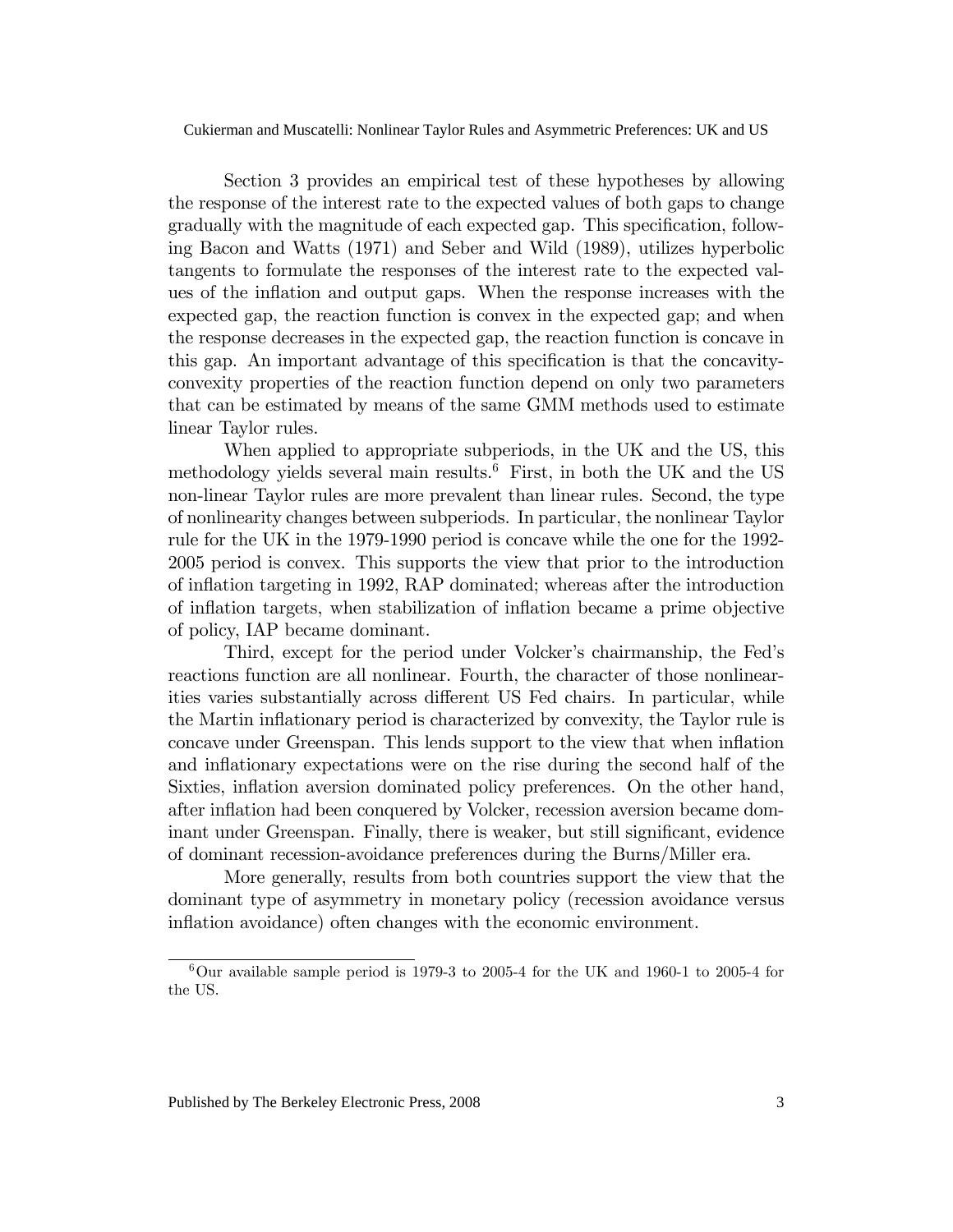## 2 The relation between recession and inflation avoidance preferences and the character of nonlinearities in Taylor rules

Nonlinear reaction functions may arise because the loss functions of central bankers are not quadratic, or because the economic structure is nonlinear, or for both reasons. In this paper we focus on the first class of reasons for nonlinearities in Taylor rules, by maintaining the assumption that the economic structure is linear.<sup>7</sup>

To motivate the analysis of this section, consider the case in which the loss function of the CB displays RAP, causing the bank to be more averse to negative than to positive output gaps of equal size. In the face of uncertainty, this type of asymmetry should induce the CB to try to lean more heavily against negative than against positive output gaps, implying that the interestrate response to an expected change in the gap should be weaker at positive than at negative output gaps. Provided the aversion to output gaps weakens gradually as the size of the gap increases, intuition would suggest that in the presence of RAP, the reaction function should be concave with respect to the output gap.

Similarly, the loss function could also display IAP in the sense that positive inflation gaps are more costly than negative inflation gaps of the same size. IAP induce the CB to lean more heavily against positive than against negative inflation gaps. If opposition to the inflation gap weakens gradually as the size of the gap decreases, intuition would suggest that in the presence of ináation avoidance, the CB will react more strongly to a change in ináation when the size of this gap is higher. Hence the reaction function should be convex with respect to the inflation gap.

This section illustrates and rigorously confirms this broad intuition for a new Keynesian economic structure of the type proposed by Clarida et al. (1999). This is done by deriving the interest-rate reaction function of a CB whose loss function is characterized by *both* recession and inflation avoidance preferences. The analysis includes cases in which there is only recession avoidance or only inflation avoidance, as particular cases. This formulation has two advantages. First it establishes the concavity/convexity properties of the reaction function with respect to both gaps rather than only with respect to the

 $7Dolado et al. (2004) find that there is no evidence against a linear aggregate supply.$ schedule for the US. A discussion of our findings within a broader perspective entertaining the possibility of nonlinear Phillips curves appears at the end of the concluding section.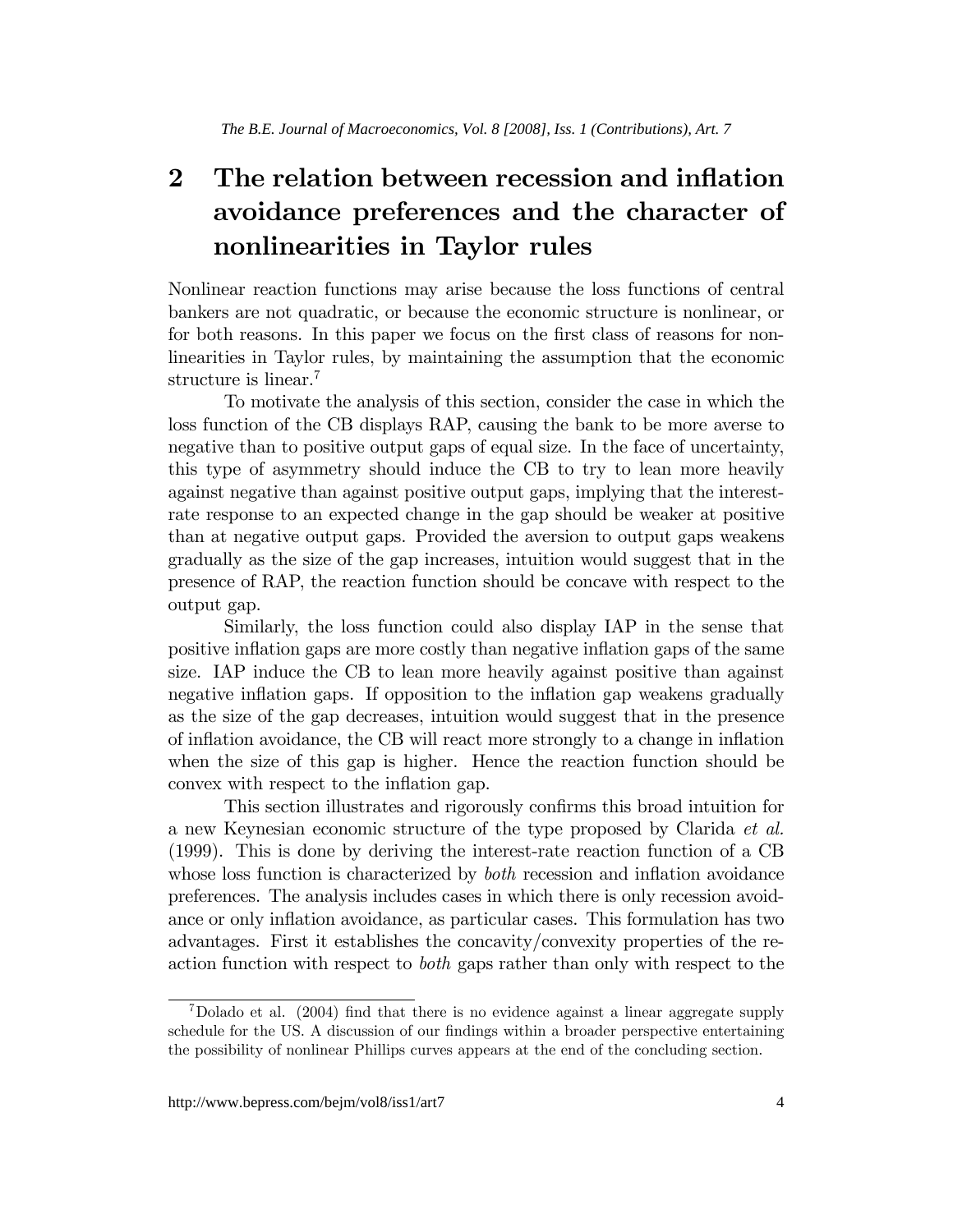gap that is subject to an avoidance motive. Second, it allows both avoidance motives to operate *simultaneously*. This provides a convenient framework for the interpretation of estimated nonlinear reaction functions in section 3. We now turn to the details of the analysis.

### 2.1 General specification of inflation and recession avoidance preferences

The objective of the monetary authority is to minimize

$$
E_0 \sum_{t=0}^{\infty} \delta^t L_t,
$$
\n(1)

where  $\delta$  is the discount factor and  $L_t$  is given by equation (2):

$$
L_t = A f(x_t) + h(\pi_t - \pi^*).
$$
 (2)

Here A is a positive coefficient,  $x_t$  is the output gap,  $\pi_t$  is inflation,  $\pi^*$  is the inflation target and the functions  $f(x_t)$  and  $h(\pi_t - \pi^*)$  possess the following properties:

$$
f'(x_t) < 0 \text{ for } x_t < 0, \ f'(x_t) \ge 0 \text{ for } x_t \ge 0, \ f(0) = f'(0) = 0,
$$
\n
$$
f''(x_t) > 0, \ f'''(x_t) \le 0,
$$
\n
$$
h'(\pi_t - \pi^*) \le 0 \text{ for } \pi_t - \pi^* \le 0, \ h'(\pi_t - \pi^*) > 0 \text{ for } \pi_t - \pi^* > 0,
$$
\n
$$
h(0) = h'(0) = 0, \ h''(\pi_t - \pi^*) > 0, \ h'''(\pi_t - \pi^*) \ge 0,
$$
\n
$$
(3)
$$

where the tags attached to the functions  $f(x_t)$  and  $h(\pi_t - \pi^*)$  designate partial derivatives whose order is given by the number of tags. The specification in equation  $(2)$  states that losses from both the output gap and the inflation gap attain their minimal levels when those two gaps are zero and that losses are larger, at least weakly, the larger the absolute value of the gaps. The first-order partial derivatives of both  $f(x_t)$  and  $h(\pi_t - \pi^*)$  are zero when the gaps are zero. As with the quadratic, the second partial derivatives are assumed to be positive, but unlike the quadratic  $f(x_t)$  and  $h(\pi_t - \pi^*)$  need not be symmetric around zero.

Potential asymmetries with respect to final objectives are introduced by means of assumptions on third partial derivatives. Stronger aversion to negative than to positive output gaps (a RAP) is characterized by a *nega*tive third derivative of the function,  $f(x_t)$ . A negative value of  $f'''(x_t)$  means

Published by The Berkeley Electronic Press, 2008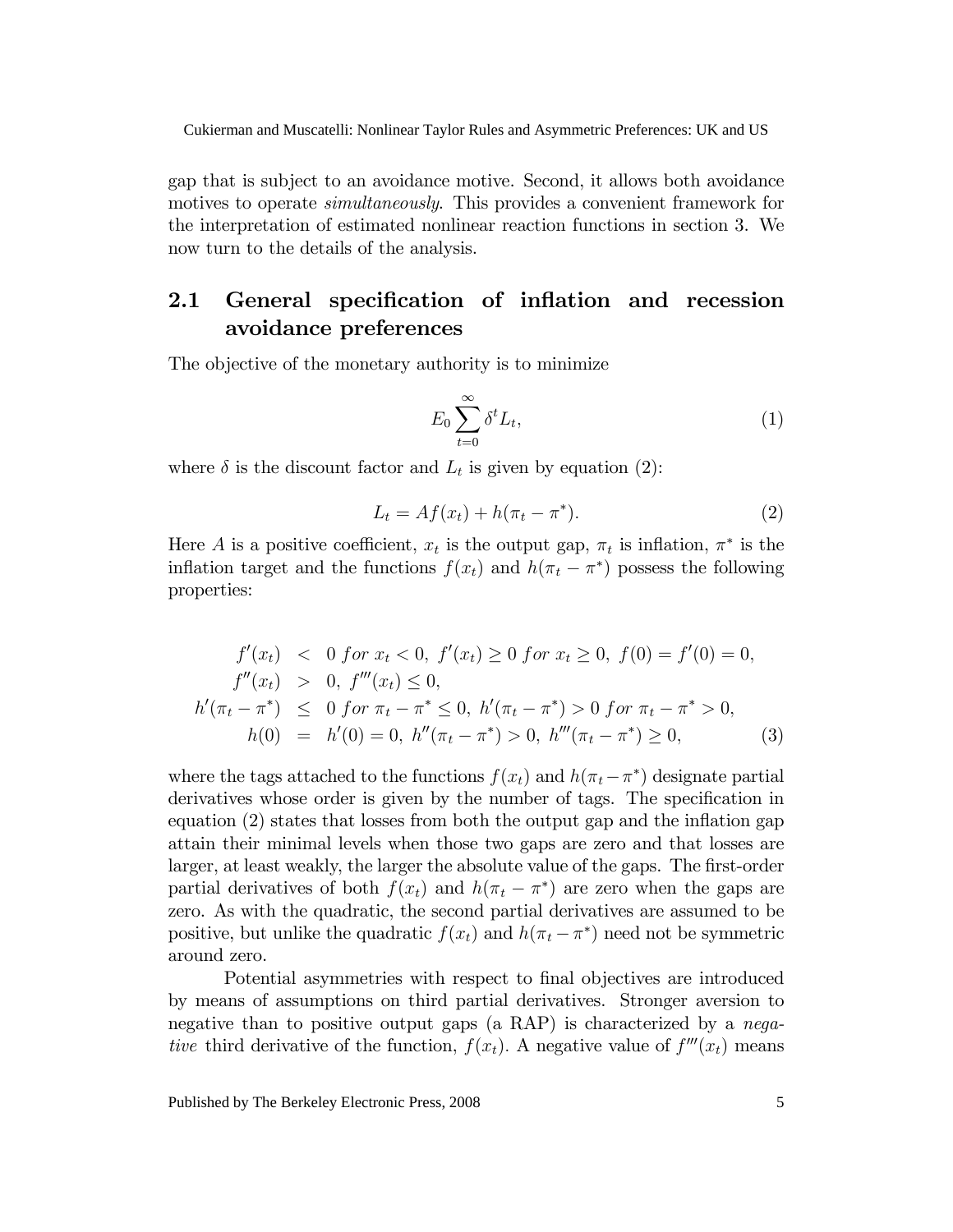that the rate at which the marginal loss of being away from potential output changes when this gap goes up, is decreasing in the output gap. In particular it implies that the marginal loss at a given negative output gap is larger than the marginal loss at a positive output gap with the same absolute value.  $8$ When  $f'''(x_t) = 0$ , output gap losses are symmetric and there is no RAP. This is the standard quadratic case.

Analogously, stronger aversion to positive than to negative inflation gaps (an IAP) is characterized by a positive third derivative of the function  $h(\pi_t - \pi^*)$ . A positive value of  $h'''(\pi_t - \pi^*)$  means that the rate at which the marginal loss of deviating from the inflation target changes when the inflation gap goes up, is increasing in this gap. In particular, it implies that, for a given absolute value of the ináation gap, the marginal cost of a positive deviation from the target is larger than the marginal cost of a negative deviation. This kind of asymmetry may arise during periods of inflation stabilization in which the buildup of credibility is a primary consideration. In the particular case  $h'''(\pi_t - \pi^*) = 0$ , inflation gap losses are symmetric and there is no IAP.<sup>9</sup>

#### 2.2 Economic structure

The behavior of the economy is characterized by means of a stylized purely forward looking new Keynesian, sticky prices framework, presented in Clarida et al. (1999) and is briefly summarized in what follows.<sup>10</sup> Within this framework, inflation depends on the currently expected future inflation and on the

<sup>8</sup>There is a formal analogy between this formulation of recession aversion and the formulation of utility of a consumer possessing a precautionary demand for savings. Kimball  $(1990)$  shows that a necessary and sufficient condition for the existence of the latter is that the marginal utility of consumption or income be a convex function of income (a positive third partial derivative). Similarly, the condition  $-f'''(x_t) > 0$ , that characterizes recession avoidance, means that the marginal utility, to policymakers, of an increase in output is a convex function of output. However, the analogy is only partial since the precautionary demand for savings affects the *stock* of savings while recession aversion affects the *interest* rate chosen by the CB.

<sup>9</sup>Geraats (2006) utilizes a similar modeling of RAP (prudence in her terminology) to provide an explanation for the relation between ináation and its variability within a Barro-Gordon framework.

<sup>&</sup>lt;sup>10</sup>For the deeper motivation and assumptions underlying this well-known structure, the reader is referred to the original article. The main theoretical proposition of this section is derived for this purely forward looking model since it allows analytical solutions that establish useful correspondences between different types of asymmetric objectives and the curvature of the CB reaction function. However, the empirical work below also includes a lagged interest-rate term in the reaction function to control for the observed sluggishness of the policy rate.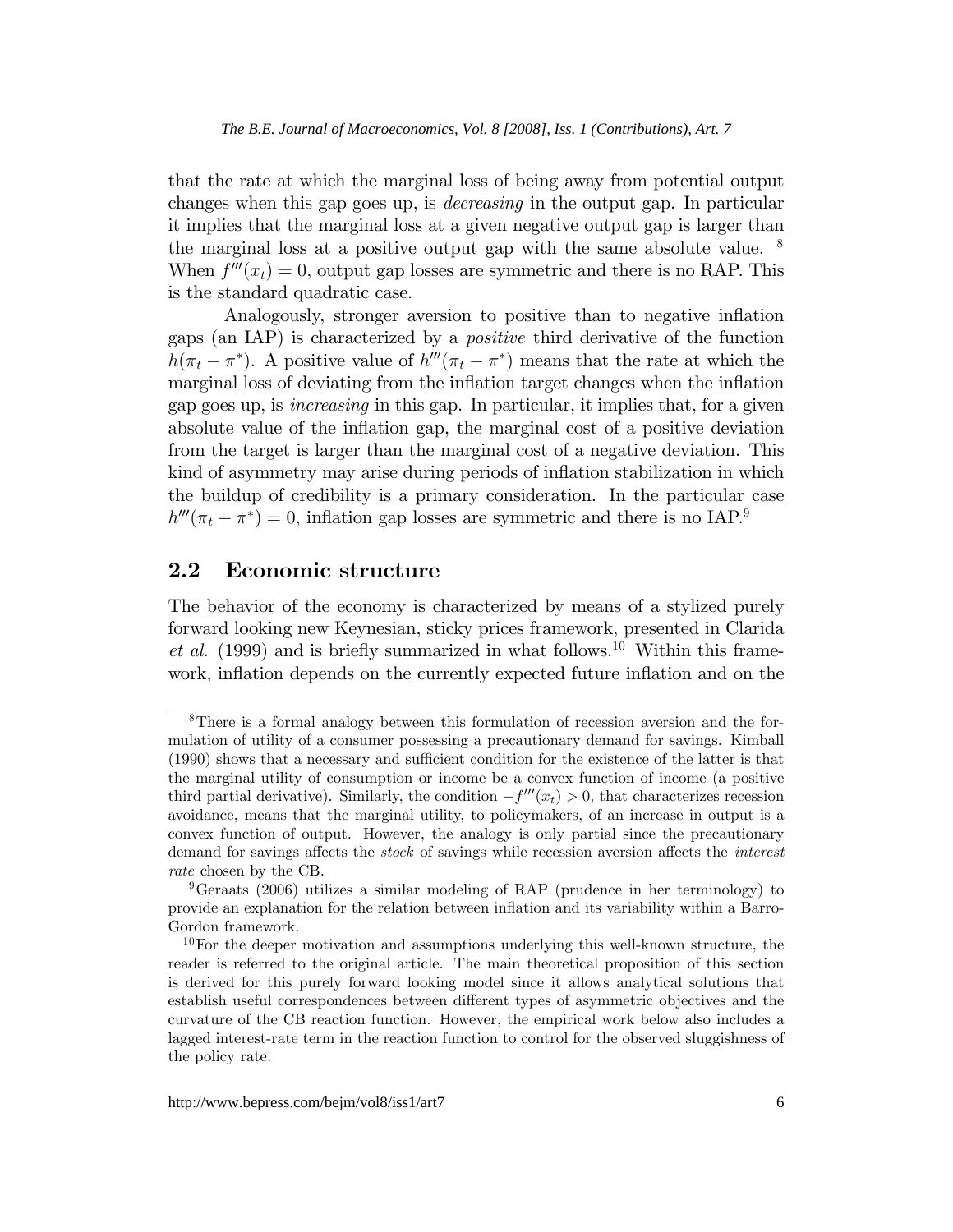output gap, and the output gap depends on the real rate of interest and on its own expected future value. The CB affects the economy through its choice of the nominal rate of interest which, given inflationary expectations, affects the real rate. Formally:

$$
x_t = -\varphi(i_t - E_t \pi_{t+1}) + E_t x_{t+1} + g_t,
$$
\n(4)

$$
\pi_t = \lambda x_t + b E_t \pi_{t+1} + u_t,\tag{5}
$$

where  $E_t x_{t+1}$  and  $E_t \pi_{t+1}$  are the expected values of those variables conditioned on the information available in period  $t, i_t$  is the nominal rate of interest,  $g_t$  is a demand shock,  $u_t$  is a cost shock and  $\varphi$ ,  $\lambda$  and b are positive parameters. The innovations,  $g_t$  and  $u_t$ , are mutually and temporally independent white noise processes whose realizations are not forecastable on the basis of information available to the CB prior to period  $t$ <sup>11</sup>

#### 2.3 The policy process and the policy rule

An important aspect of monetary policymaking is that the interest rate must be chosen before the realization of economic shocks is known with certainty by policymakers. This is captured here by the fact that the innovations  $g_t$ and  $u_t$  are unknown at the time policymakers pick the nominal interest rate  $i_t$ . The policy rule can be found by minimizing the expected value in equation (1) subject to the behavior of the economy as given by equations (4) and (5). Inserting those equations into equation (2), substituting the resulting expression into equation (1) and taking the expected value conditional on period 0ís information, the problem of the central bank is to choose the current interest rate,  $i_0$ , and the sequence of future interest rates  $i_t$ ,  $t > 0$  so as to minimize the following expression:

$$
E_0 \sum_{t=0}^{\infty} \delta^t \left\{ A \left[ \lambda \left( -\varphi(i_t - E_t \pi_{t+1}) + E_t x_{t+1} + g_t \right) + \right. \\ \left. h \left[ \lambda \left( -\varphi(i_t - E_t \pi_{t+1}) + E_t x_{t+1} + g_t \right) + b E_t \pi_{t+1} + u_t - \pi^* \right] \right\} . \tag{6}
$$

Under discretion policymakers take expectations of future variables as given

 $11$ More generally, we could have specified each shock as being composed of a component known in period  $t$  plus a component unknown in that period. However, since the known component does not play any role in the subsequent analysis, we normalize it to zero for simplicity.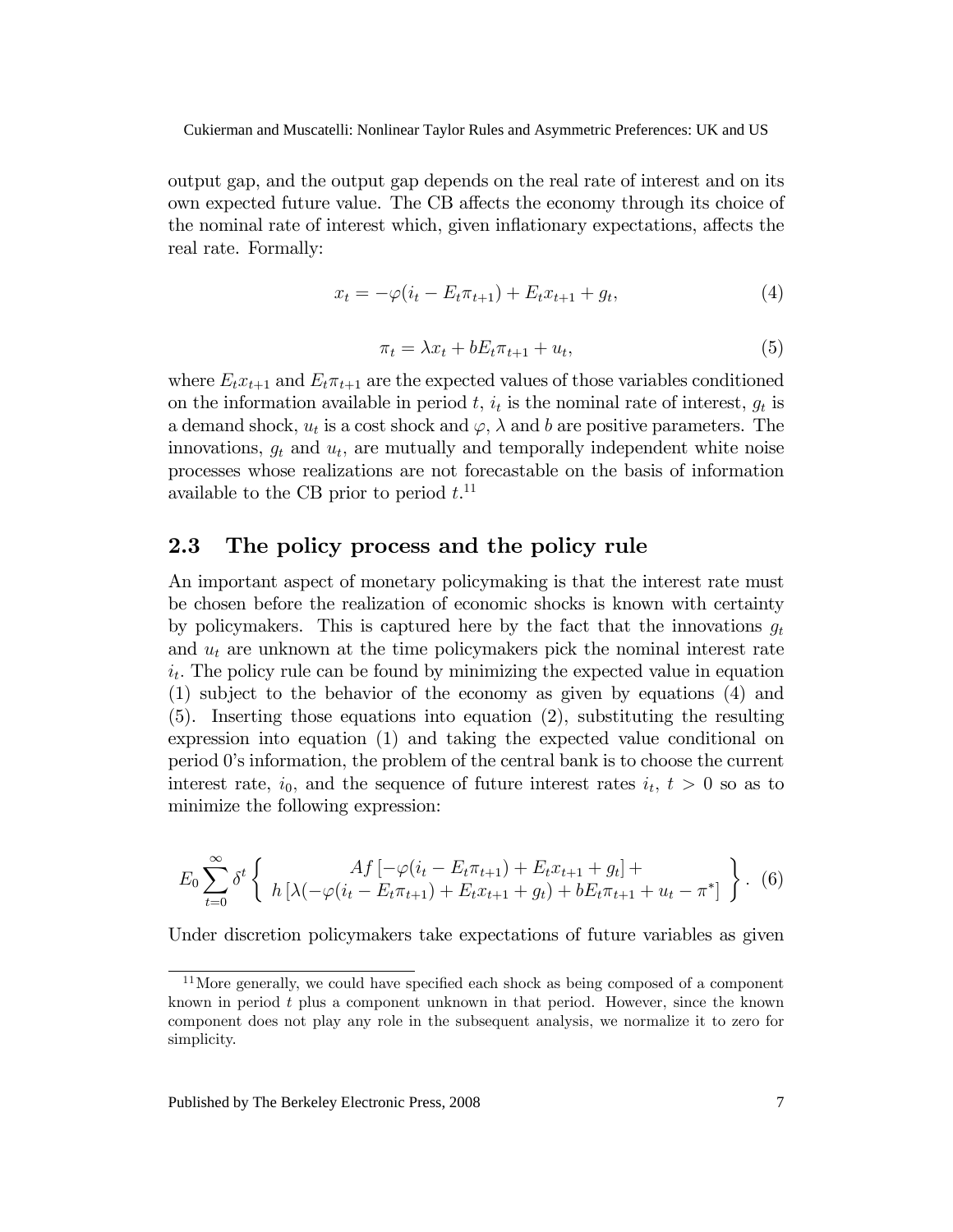and reoptimize each period. Since there are no lags this problem can be broken down into a series of separate one-period problems. The typical first-order condition for an internal maximum is therefore:

$$
AE_t f'[.] + \lambda E_t h'[.] = 0, \ t = 0, 1, 2, \dots \t{7}
$$

where the expectation  $E_t$  is taken over the distributions of the innovations  $g_t$ and  $u_t$  (unknown in period t). Period t's condition determines the interest rate chosen in that period as a function of the inflation and output gaps expected for period  $t+1$ . Note that since policy is discretionary and neither the economic structure nor the objective function contain lagged terms, the current choice of interest rate does not affect current expectations of future periods' inflation and the output gap. $12$ 

#### 2.4 Comparative statics

The first-order condition in equation  $(7)$  implicitly determines the optimal choice of interest rate by the CB as a function of expected inflation and of the expected output gap. Since, except for the general restrictions implied by recession and inflation avoidance preferences, the functional forms of  $f(.)$  and  $h(.)$  are not further restricted, it is generally not possible to solve explicitly for the reaction function of the CB as in the quadratic case. However, it is still possible to derive some features of the reaction function, and their relations to the two types of asymmetric preferences, by performing comparative static experiments.

Totally differentiating the first order condition for  $t = 0$  in (7) with respect to  $E_0 \pi_1$  and rearranging:

$$
\frac{di_0}{dE_0\pi_1} = \frac{1}{\varphi} \frac{\varphi A E_0 f_0^{''}[\cdot] + \lambda(\varphi \lambda + b) E_0 h_0^{''}[\cdot]}{A E_0 f_0^{''}[\cdot] + \lambda^2 E_0 h_0^{''}[\cdot]} \equiv \frac{\varphi A E_0 f_0^{''}[\cdot] + \lambda(\varphi \lambda + b) E_0 h_0^{''}[\cdot]}{\varphi D},\tag{10}
$$

$$
E_t x_{t+1} = -\varphi(E_t i_{t+1} - E_t \pi_{t+2}) + E_t x_{t+2} + E_t g_{t+1},
$$
\n(8)

$$
E_t \pi_{t+1} = \lambda E_t x_{t+1} + b E_t \pi_{t+2} + E_t u_{t+1}.
$$
\n(9)

http://www.bepress.com/bejm/vol8/iss1/art7

<sup>&</sup>lt;sup>12</sup>This can be seen by taking expected values, as of t, of the economic structure in equations (4) and (5) which yields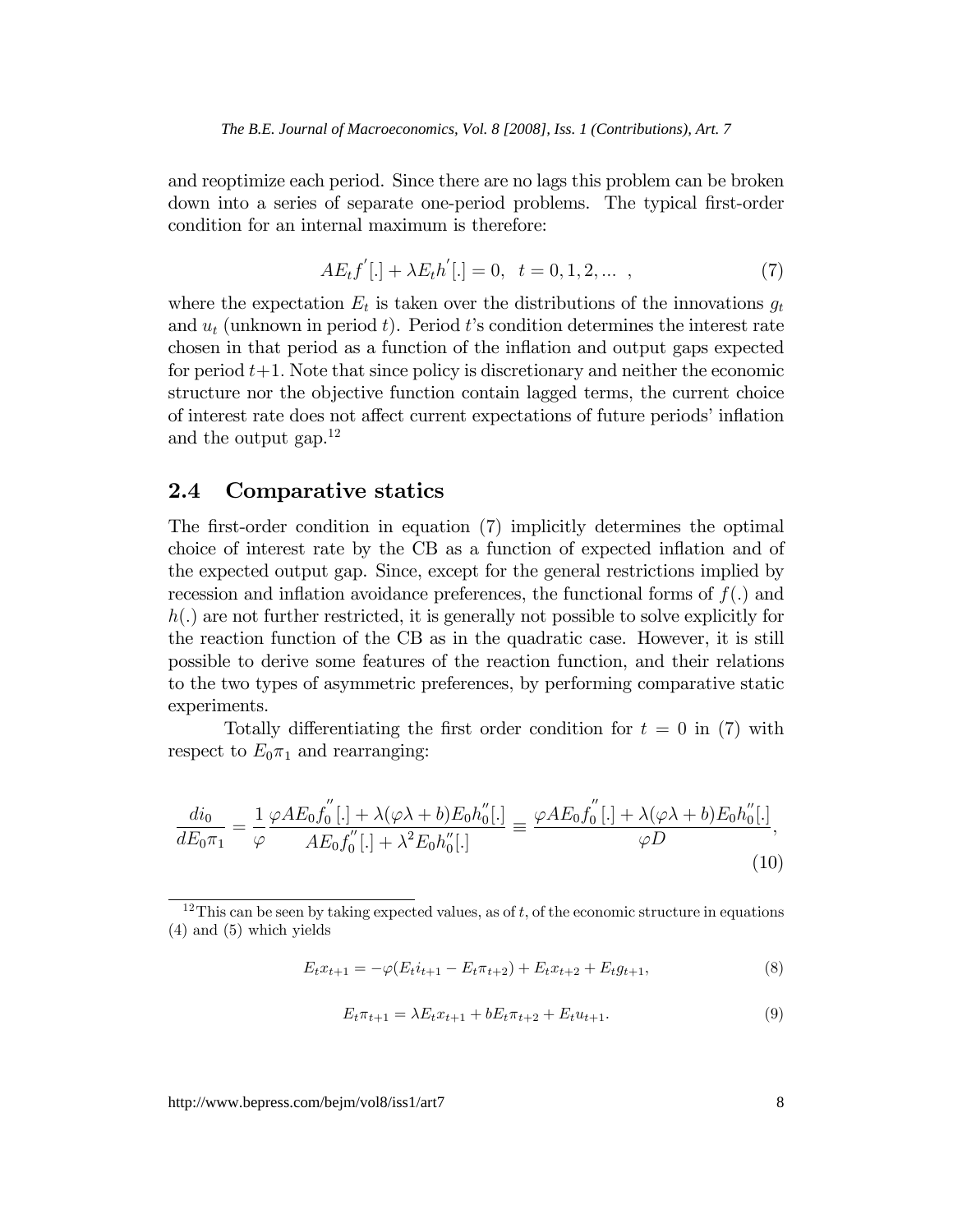where

$$
f_0''[.] \equiv f''[-\varphi(i_0 - E_0 \pi_1) + E_0 x_1 + g_0],
$$
  
\n
$$
h_0''[.] \equiv h''[\lambda(-\varphi(i_0 - E_0 \pi_1) + E_0 x_1 + g_0) + bE_0 \pi_1 + u_0 - \pi^*].
$$
 (11)

Since, as stated in equation (3), all the second partial derivatives are positive, the expression in equation (11) is positive, implying that policymakers react to an increase in expected inflation by raising the nominal interest rate. Furthermore, since the numerator is larger than the denominator, the nominal rate increases by more than the increase in inflationary expectations, thus implying that policymakers raise the ex ante real rate in response to an increase in inflationary expectations.

In a similar manner, totally differentiating the first order condition for  $t = 0$  in (7) with respect to  $E_0 x_1$  and rearranging<sup>13</sup>:

$$
\frac{di_0}{dE_0x_1} = \frac{1}{\varphi} \frac{A(1+\varphi\lambda)E_0f_0^{''}[\cdot] + \lambda^2(1+\varphi\lambda+b)E_0h_0^{''}[\cdot]}{D}.
$$
 (12)

The specification of asymmetric objectives in equation  $(3)$  implies that the response of the interest rate to an increase in the expected output gap, as given by equation (12), is positive.

## 2.5 The relationship between different types of asymmetric preferences and the character of nonlinearities in Taylor rules

The main implications of the presence of asymmetric preferences for the shape of nonlinearities in Taylor rules is summarized in the following proposition. The proof of the proposition is in the Appendix.

**Proposition 1:** Given a new Keynesian economic structure of the type described in equations  $(4)$  and  $(5)$ , the following hold:

(i) In the presence of recession avoidance preferences  $(RAP)$ , but no inflation avoidance preferences  $(IAP)$ , the reaction function is concave in both the inflation and output gaps.

<sup>&</sup>lt;sup>13</sup>Note that this expression takes into consideration that a unit increase in  $E_0x_1$  induces, via equation (9), an increase of size  $\lambda$  in  $E_0\pi_1$ .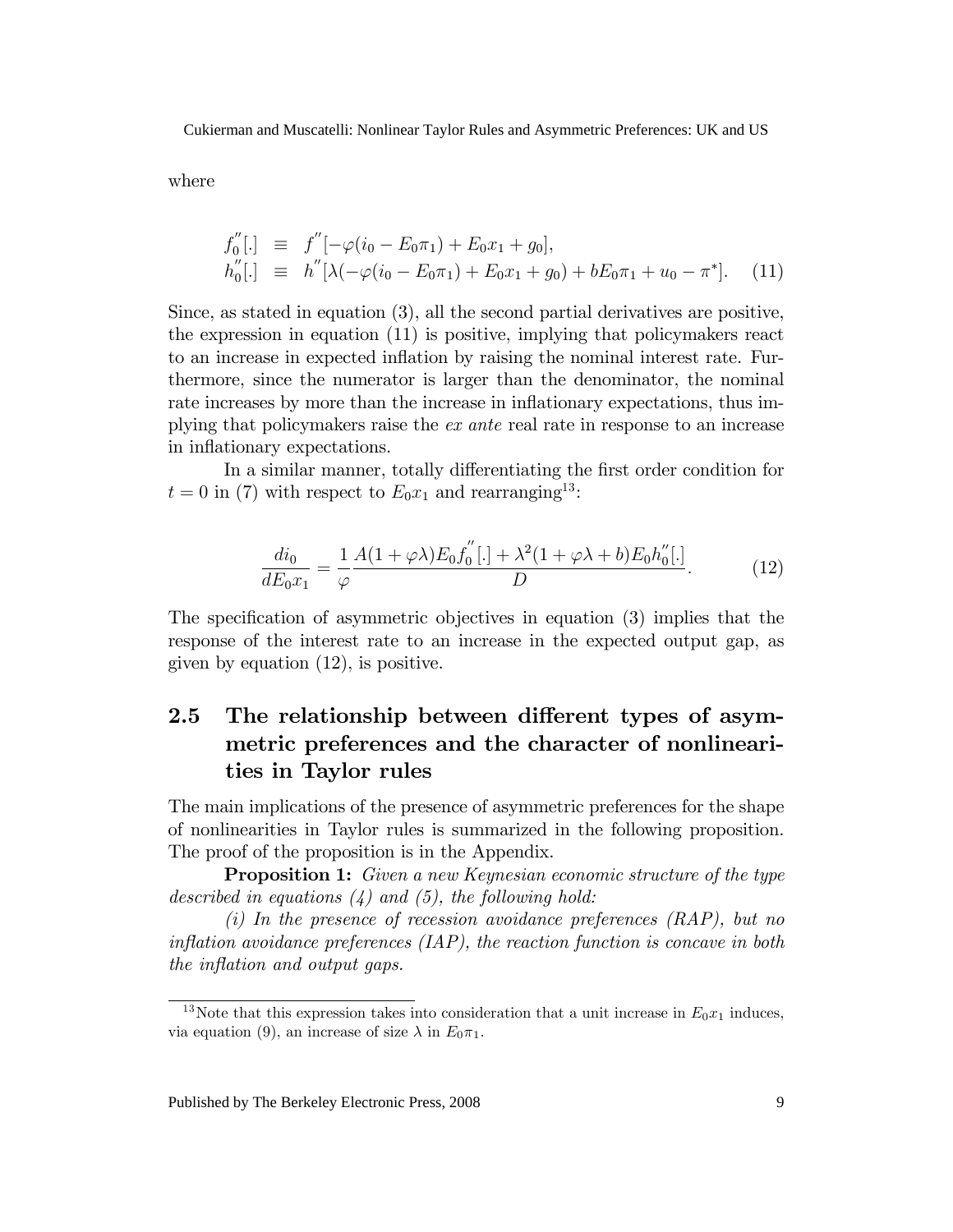*The B.E. Journal of Macroeconomics, Vol. 8 [2008], Iss. 1 (Contributions), Art. 7*

 $(ii)$  In the presence of IAP, but no RAP, the reaction function is convex in both the inflation and output gaps.

(iii) In the presence of **both** IAP and RAP, the reaction function may be either linear or nonlinear. The first case occurs when the effects of the two types of asymmetries on the curvature of the reaction function are of similar magnitude. When the second case occurs, the reaction function is concave in both gaps if the RAP dominates the IAP and convex in both of them when the reverse holds.

 $(iv)$  The reaction function of a strict inflation targeter is linear, independently of whether IAP is present or not.

The proposition confirms the intuition discussed at the beginning of this section. It also shows that the concavity/convexity properties of each type of asymmetric objective carry over to the "cross gap" in the reaction function. For example, when the RAP dominates the IAP, the Taylor rule is concave not only in the expected output gap, but in the expected inflation gap as well. 14

## 3 Estimation and testing for nonlinearities in Taylor rules

This section proposes and implements a procedure for the estimation of nonlinear reaction functions that first, allows nonlinearity tests by nesting the linear model as a particular case of a more general nonlinear one; second, is sufficiently flexible to let the data determine the nature of nonlinearity (e.g. concavity versus convexity) when such nonlinearity is present. In conjunction with proposition 1, the results of this estimation make it possible to make

$$
L_t = h(\pi_t - \pi^*) + \frac{c}{2}(i_t - i_{t-1})^2,
$$

where  $c$  is a positive constant that captures a preference for interest-rate smoothing.

 $14$ Part (iv) of the proposition is a consequence of the fact that the second derivatives of the interest rate with respect to both expected ináation and the expected output gaps turn out to be equal to products of the parameter  $A$  and of other terms (see equations (21) and (22) in the Appendix). Since, for strict inflation targeters  $A = 0$ , this implies that the second derivatives vanish so that the Taylor rule is linear. However, when the CB also has a preference for interest-rate smoothing, this is no longer the case, implying that the reaction function of a strict inflation targeter is not necessarily linear. This can be demonstrated by repeating the analysis in the first part of the Appendix for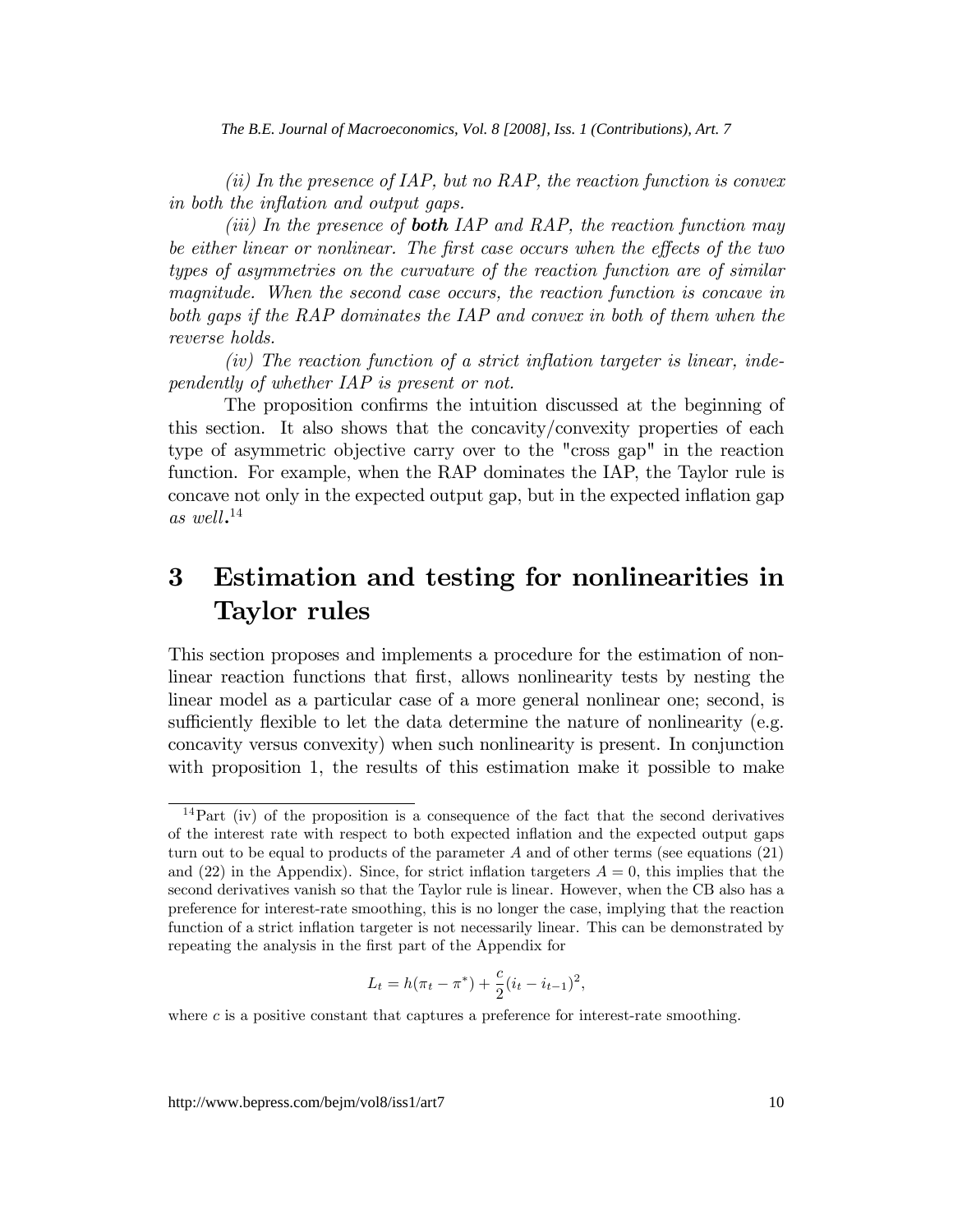inferences about the dominant type of asymmetry, if any, and to examine its temporal stability.

#### 3.1 A linear benchmark

In the absence of asymmetries, the CB loss function is quadratic in both the inflation and the output gaps. As is well known, this leads to linear reaction functions. In the presence of asymmetries the interest-rate reaction function may be nonlinear. As a benchmark, we start from linear reaction functions of the type estimated by Clarida et al. (1998, 2000). In this type of reaction function the desired interest rate,  $i_t^*$ , is given by

$$
i_t^* = \alpha + \beta \left( E[\pi_{t,k}|\Omega_t] - \pi^* \right) + \gamma E[x_{t,q}|\Omega_t],\tag{13}
$$

where  $\pi^*$  is the inflation target,  $\Omega_t$  is the information set of the CB in period t, and  $E[\pi_{t,k}|\Omega_t]$  (and  $E[x_{t,q}|\Omega_t]$ ) are the rate of inflation (and the output gap) expected to materialize in period  $t + k$  (and  $t + q$ ), given this information set. In practice, it is commonly found that central banks adjust the policy rate gradually so that the actual rate converges to the desired rate through a partial adjustment mechanism (Clarida et al., 1998, 2000):<sup>15</sup>

$$
i_t = \rho i_{t-1} + (1 - \rho) i_t^*.
$$
\n(14)

Combining equations (13) and (14) and adding an exogenous interest rate control error,  $v_t$ , yields

$$
i_t = (1 - \rho)\{\alpha + \beta(E[\pi_{t,k}|\Omega_t] - \pi^*) + \gamma E[x_{t,q}|\Omega_t]\} + \rho i_{t-1} + \nu_t.
$$
 (15)

Adding and subtracting  $\beta E[\pi_{t,k}|\Omega_t]$  and  $\gamma E[x_{t,q}|\Omega_t]$  to equation (15) and rearranging:

$$
i_t = (1 - \rho)\{\tilde{\alpha} + \beta \pi_{t,k} + \gamma x_{t,q}\} + \rho i_{t-1} + \varepsilon_t,
$$
\n(16)

where  $\tilde{\alpha} = \alpha - \beta \pi^*$  and the error term,  $\varepsilon_t$ , is a linear combination of the forecast errors of inflation and of the output gap, and of the interest rate

 $15$  For a justification of interest-smoothing behavior, see Cukierman (1990, 1992). Svensson  $(2000)$  and Muscatelli *et al.*  $(2002)$  develop models that include the costs of interest-rate adjustment in the optimization exercise.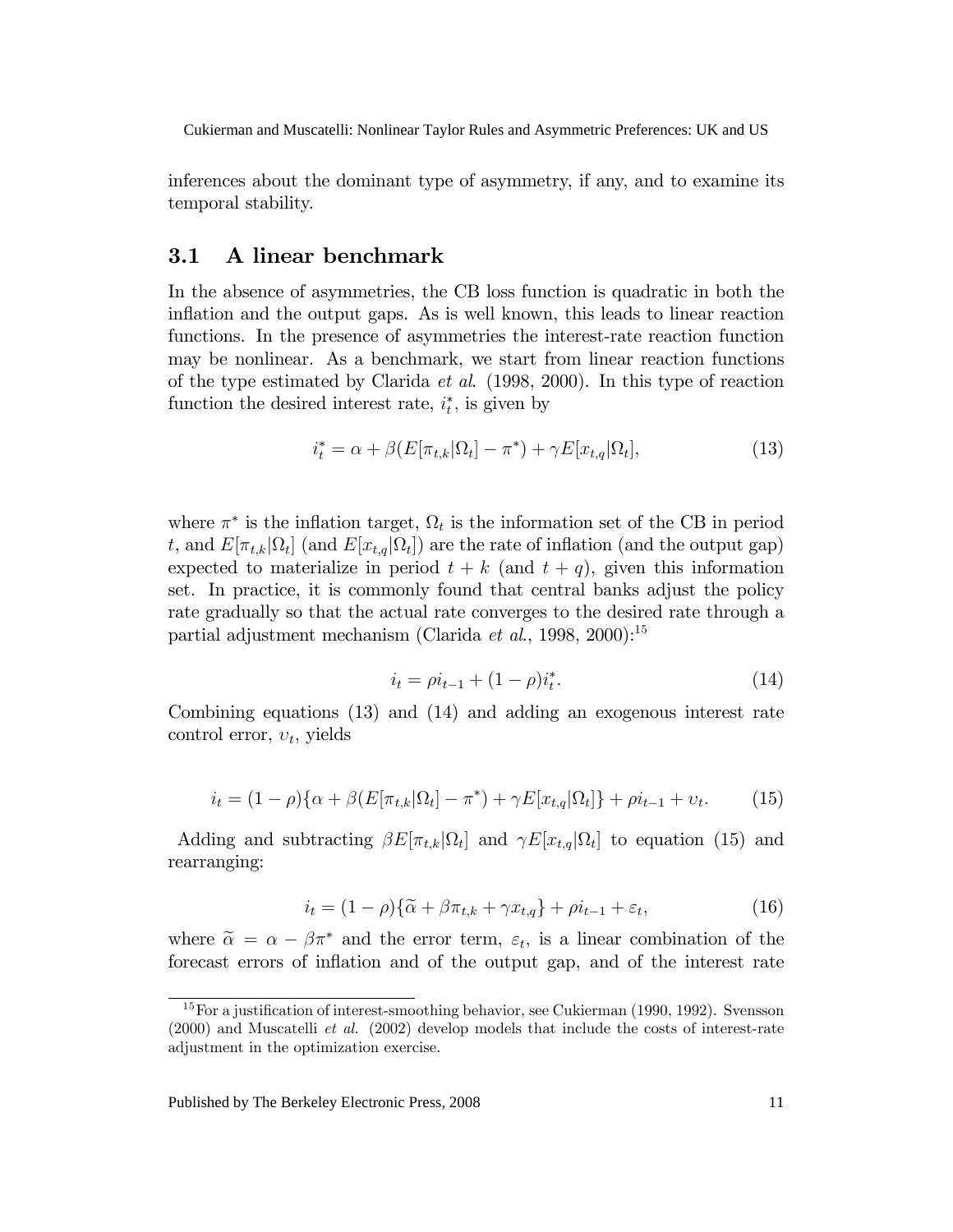control error.<sup>16</sup>

We start by estimating the linear benchmark in equation  $(16).^{17}$  Estimation is performed by means of Hansen's (1982) Generalized Method of Moments (GMM), using as instruments four lags of the policy targets (output and inflation) and four lags of the policy instrument (the interest rate) and of the real price of oil. Clarida *et al.* (*op. cit.*) experiment with various leads for the output gap and expected inflation, but in fact  $q = k = 1$  seems to fit the data reasonably well, and the estimates of the parameters are not too sensitive to changes in q and k over the range of 1 to 4 quarters.

Information about the data used appears in part 4 of the appendix.<sup>18</sup> The data used are quarterly, and the sample period is 1979-3 to 2005-4 for the UK and 1960-1 to 2005-4 for the US. The beginning of the sample in the US is dictated by data availability. In the case of the UK, the full sample is available from about 1976, three years earlier than the start of our sample. We chose not to utilize those additional three years of data and to start the UK sample in 1979, because in that year a Conservative government headed by Margaret Thatcher replaced the previous Labour government and implemented a change in the monetary regime, with a switch toward an explicitly monetarist policy.

### 3.2 Parametrization of nonlinearities

To parametrize the nonlinearities, we focus on smooth-transition models (STR). Such models allow the *marginal* reaction of the short-term interest rate to expected output and ináation gaps to change smoothly over the range of the reaction function. STR naturally fit with the smooth specification of recession and inflation avoidance preferences described in the previous section. This specification is based on the theory that it is unlikely that interest-rate responses in the reaction function remain constant over a wide range and then change discontinuously at particular values of the inflation or output gaps.

An STR model can be built following the modeling strategy proposed

<sup>&</sup>lt;sup>16</sup>Its explicit form is  $\varepsilon_t = -\left[\beta(\pi_{t+k} - E[\pi_{t,k}|\Omega_t]) + \gamma(x_{t+q} - E[x_{t,q}|\Omega_t])\right] + v_t$ . Here  $\pi_{t+k}$ and  $x_{t+q}$  are the actual values of inflation and of the output gap in periods  $t + k$  and  $t + q$ respectively.

<sup>&</sup>lt;sup>17</sup>We do not show these estimates here for reasons of space.

<sup>&</sup>lt;sup>18</sup>We use official estimates of potential output from OECD and CBO sources to construct series for the output gap. In contrast, Muscatelli *et al.*  $(2002)$  use estimates of the output gap based on the Kalman filter, to allow for gradual learning by the authorities of changes in the processes generating inflation and the output gap. Using official data on the output gap makes our results more directly comparable to most of the existing empirical literature on interest rate reaction functions.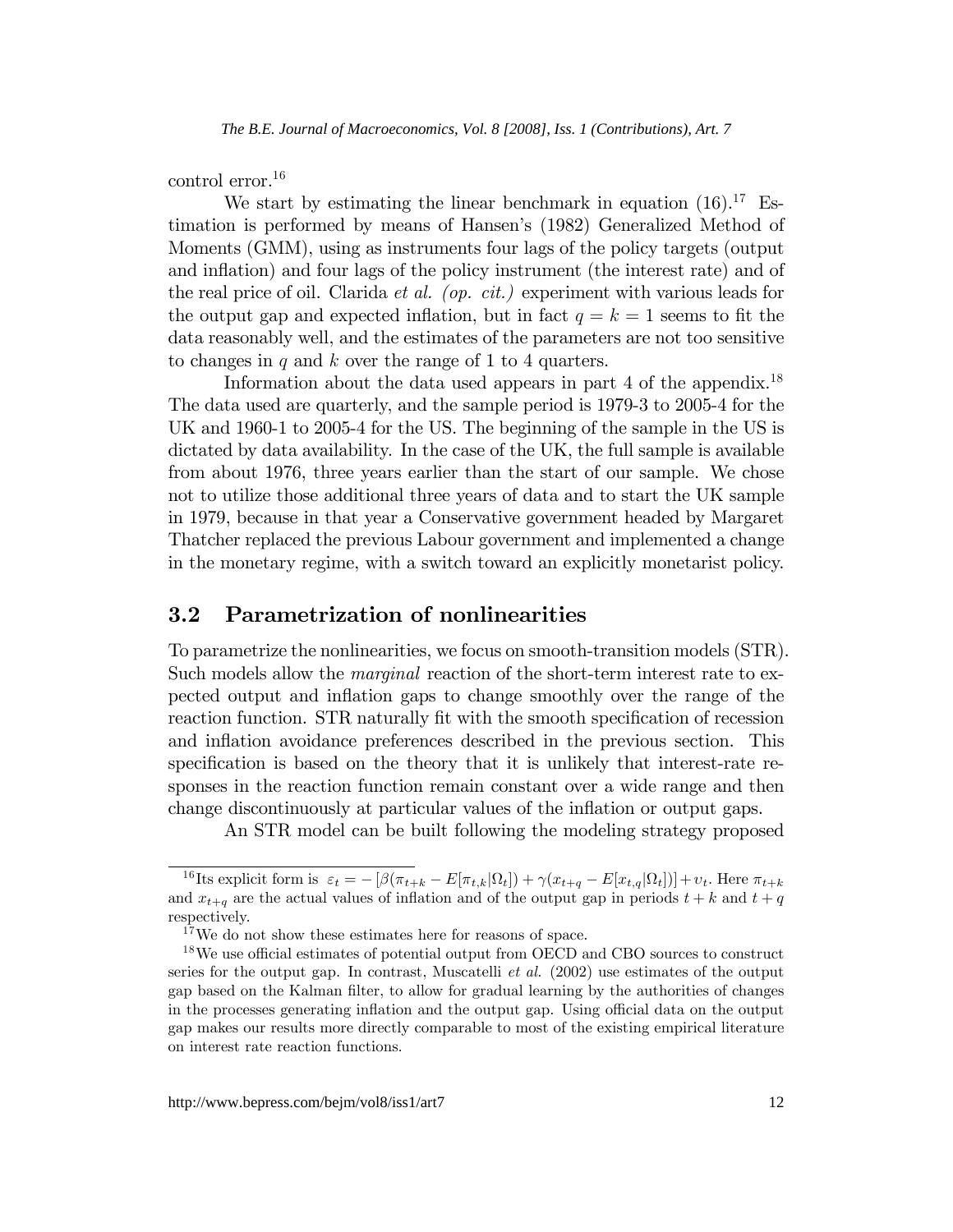by Granger and Terasvirta (1993). This method allows the coefficients of variables that might enter nonlinearly to depend on a transition variable,  $z_t$ , that governs the smooth transition. For example, one may parametrize the marginal response of the interest rate to future inflation in equation  $(16)$  as

$$
\beta = \beta_1 + \beta_2 F(z_t),\tag{17}
$$

where  $F(z_t)$  is an appropriate nonlinear and continuous function of  $z_t$ . A similar procedure can be applied to the coefficient,  $\gamma$ , of the future output gap in equation (16). Granger and Terasvirta propose either the logistic or exponential functions to model the smooth transition. However, we obtained a better fit by using a hyperbolic tangent (tanh) function to capture the gradual transition of the marginal response.<sup>19</sup> Following are the details of this parametrization: Let  $y_z(z_t - \theta_z) \equiv \psi_z(z_t - \theta_z)$  be a linear function of  $z_t$  where  $\psi_z$ and  $\theta_z$  are parameters to be determined. The hyperbolic tangent of  $y(z_t)$  is given by

$$
F[y_z(z_t - \theta_z)] = \tanh[y_z(z_t - \theta_z)] \equiv \frac{e^{y_z(.)} - e^{-y_z(.)}}{e^{y_z(.)} + e^{-y_z(.)}}.
$$
 (18)

The hyperbolic tangent is a monotonically increasing function of  $y_z(.)$ . As  $y_z(.)$ varies between minus and plus infinity, tanh varies between  $-1$  and  $+1$ . When  $y(.) = 0$ , tanh is zero and has an inflection point at zero. For negative values of  $y_z(.)$ , tanh is convex and for positive values of  $y_z(.)$ , it is concave in  $y_z(.)$ . The additional sub-parametrization of  $y_z(.)$  in terms of  $z_t$  governs the location and the spread of the hyperbolic tangent in terms of the transition variable  $z_t$ . In particular,  $\theta_z$  determines the location of the point of inflection of tanh, and  $\psi_z$  determines how quickly it moves up with the transition variable  $z_t$ .

The analysis in section 2 implies that the inflation gap is an appropriate transition variable for  $\beta$  and that the output gap is an appropriate transition variable for  $\gamma$ . This leads to the following extension of equation (16):

$$
i_{t} = (1 - \rho)\{\hat{\alpha} + \beta_{1}\pi_{t,1} + \gamma_{1}x_{t,1} + \beta_{2}(\pi_{t,1} - \pi^{*})\tanh\left[\psi_{\pi}(\pi_{t,1} - \pi^{*})\right] + \gamma_{2}x_{t,1}\tanh\left[\psi_{x}(x_{t,1})\right]\} + \rho i_{t-1} + \varepsilon_{t}\tilde{\alpha},
$$
\n(19)

where the explicit form of tanh is given in equation (18) and where we allow, in principle, for the possibility that the parameters  $\psi$  and  $\theta$  vary, depending

<sup>19</sup>Such parametrization was proposed by Bacon and Watts (1971), and Seber and Wild (1989).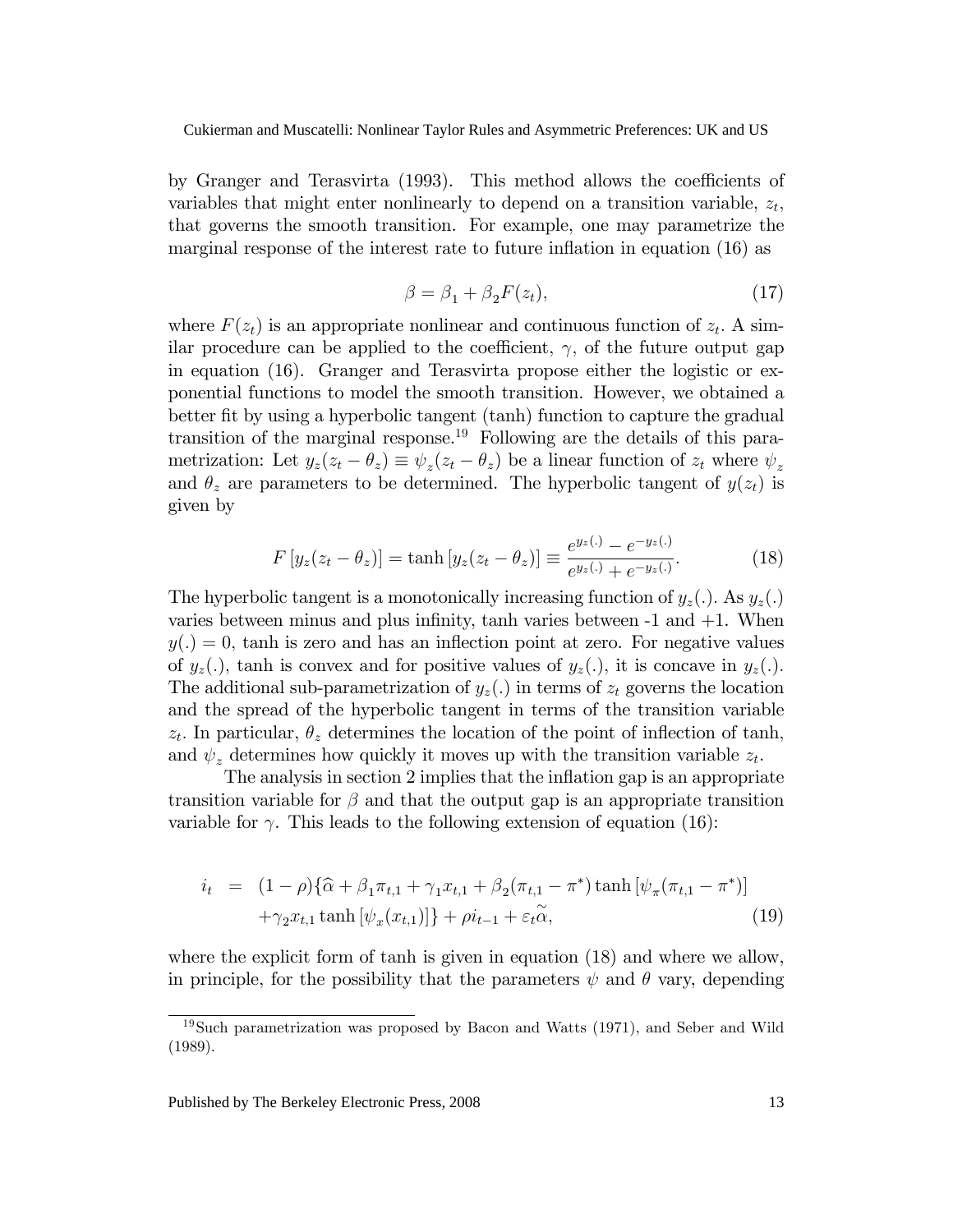on whether the variable which determines the transition is the output gap or the inflation gap.<sup>20</sup> More precisely,  $\tanh[y_{\pi}(\pi_{t,1} - \theta_{\pi})] = \tanh[\psi_{\pi}(\pi_{t,1} - \pi^*)]$ and  $\theta_x$  is constrained to zero so that tanh  $[y_x(x_{t,1} - \theta_x)] = \tanh [\psi_x x_{t,1}]$ . However, as explained later, the various models tried fit the data well with the restriction  $\psi_x = \psi_{\pi} = \psi$  so that in the estimated models, the two gaps enter the hyperbolic tangent function with the same linear coefficient,  $\psi$ .

To illustrate the consequences of this specification for the *total* response coefficients of inflation and of the output gap consider, for example, the implied behavior of  $\beta$ . As inflation varies around  $\pi^*$ , the value of the hyperbolic tangent function varies between -1 and 1. For a concrete example, suppose that  $\pi^* =$ 4%, and that  $\psi_{\pi} = 1$ . At low inflation rates (approximately 2% below the threshold) the tanh function is close to its lower asymptote of -1, so the longrun response of the nominal interest rate to expected inflation in this range is approximately  $(\beta_1 - \beta_2)$ . By contrast, at high inflation rates (approximately 2% above  $\pi^*$ , i.e. at 6% inflation) the tanh function is close to its upper asymptote of 1, so that the nominal interest rate response to expected ináation in this range is approximately  $(\beta_1 + \beta_2)$ . In between,  $\beta$  is a monotonic function of inflation and is bounded between  $(\beta_1 - \beta_2)$  and  $(\beta_1 + \beta_2)$ . Depending on whether  $\beta_2$  is positive or negative, the marginal response of the interest rate to inflation is (for the most part) an increasing or decreasing function of inflation, implying that the coefficient  $\beta_2$  determines whether the reaction function is convex or concave in expected inflation.<sup>21</sup> Analogous considerations apply to the response of the interest rate to the output gap.

Equation (19) is estimated by GMM for alternative values of the parameter  $\psi$  in the range between 0.1 and 1 with increments of 0.1. Since, in terms of goodness of fit, the best results are obtained, by and large, for  $\psi_x = \psi_{\pi} \equiv \psi = 0.2$ , all the results presented are for this common value of  $\psi$ . Four lags of all the explanatory variables are used as instrumental variables in the estimation. A convenient feature of the hyperbolic tangent smooth transition regressions (HTSTR) is that they make it possible to estimate the implicit inflation target,  $\pi^*$ , along with the other parameters even in the absence of an explicit inflation target.

 $2^{\circ}\widehat{\alpha} \equiv \alpha - \beta_1 \pi^*$ .<br>  $2^{\circ}\Gamma$ 

 $21$ The analytical details underlying this statement are set out in the second part of the appendix.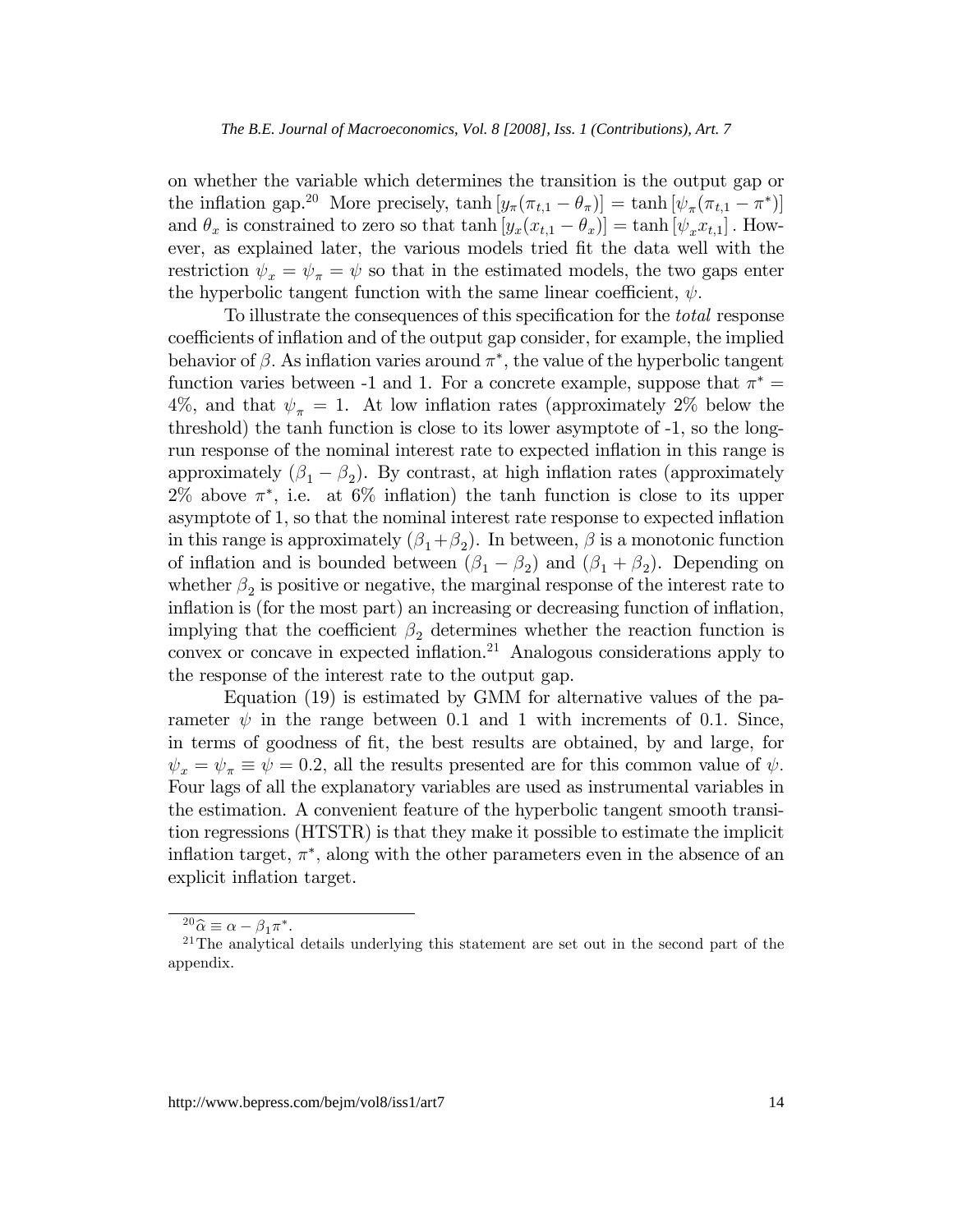#### 3.3 Estimation procedures and results for the UK

Table 1 presents estimated HTSTR for the UK, for the subperiods 1979:3- 1990:3 and 1992:4-2005:4.<sup>22</sup> The beginning of the sample is chosen to coincide with the beginning of the Conservative government under Margaret Thatcher. An explicit inflation target had been announced by the UK government since 1992. The breakdown of the sample into those two subperiods is meant to capture potential differences in the reaction function between the first period, in which there was no explicit target, and the second one which was characterized by an explicitly announced inflation target. For the first subperiod, the implicit inflation target is estimated along with the other parameters.<sup>23</sup> For the second subperiod, the officially announced inflation target (which is  $2.5\%$ ) in terms of the retail price index) was used.<sup>24</sup>

In both regressions the linear coefficient,  $\beta_1$ , on expected inflation is positive and significant. The linear coefficients,  $\gamma_1$ , on the output gap are also positive and significant. All regressions display the commonly found gradual adjustment of the interest rate to the desired level with a non-adjustment coefficient that varies between 0.62 and 0.84. The coefficient  $\beta_2$  that governs the smooth transition in the case of expected inflation is uniformly significant. The coefficient,  $\gamma_2$  that governs the smooth transition in the case of the expected output gap is significant only in the first subperiod. Interestingly, the linear coefficients on expected inflation are all substantially higher than one. However, due to the nonlinearity of the Taylor rule, these coefficients do not suffice to establish whether the Taylor principle is satisfied or not. To do that we need to evaluate the total (nonlinear) response of the interest rate to

<sup>&</sup>lt;sup>22</sup>The period 1990:4-1992:2 has been excluded from the subsamples since, during this period, the UK belonged to the exchange rate mechanism of the EMS implying that UK monetary policy at that time was largely shadowing that of the German Bundesbank. We also estimated an HTSTR for the entire period (excluding the period of the exchange rate mechanism) but after observing the dramatic differences between the subperiods, decided not to present it because it averages out two distinct behavioral patterns.

<sup>&</sup>lt;sup>23</sup>We estimate  $\pi^*$  and  $\psi$  using a grid search procedure to provide the best fit for the GMM criterion function. As noted above, we found that  $\psi = 0.2$  provided the best fit throughout and hence this is not tabulated.

<sup>&</sup>lt;sup>24</sup>In December 2003, the UK government changed the Bank of England's inflation target from RPIX to the harmonised index of consumer prices (CPI), with a target of 2%. However, it is generally accepted that this new remit of a 2% target for CPI was, at the time, broadly consistent with a 2.5% target for RPIX.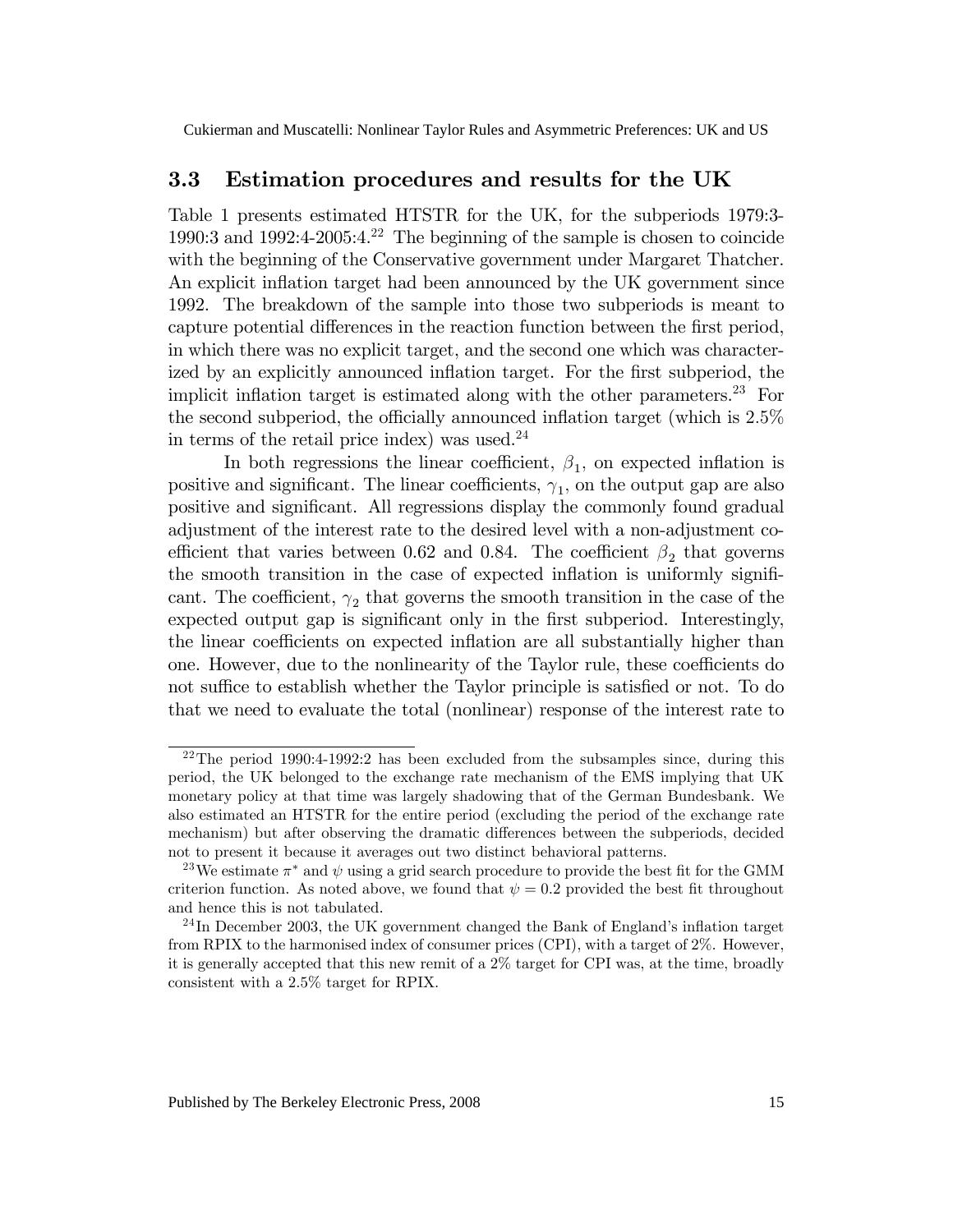inflation.<sup>25</sup> This response is given by

$$
\frac{\partial i}{\partial \pi_{t,1}} = \beta_1 + \beta_2 \left[ \tanh \left[ \psi(\pi_{t,1} - \pi^*) \right] + \psi(\pi_{t,1} - \pi^*) \tanh' \left[ \psi(\pi_{t,1} - \pi^*) \right] \right]. \tag{20}
$$

where  $\tanh'$ . is the first derivative of tanh with respect to its argument. It is shown in the second part of the Appendix that for most of the rates of inflation experienced in the UK over the sample period, this response increases (decreases) with inflation if and only if  $\beta_2$  is positive (negative). Consequently, the reaction function is convex or concave in expected inflation, depending on whether  $\beta_2$  is positive or negative.<sup>26</sup>

Table 1 Hyperbolic Tangent Smooth Transition Regressions (HTSTR): UK, 1979 - 2005

|                        | <b>Estimated Coefficients</b> |                    |                     |                      |                      | <b>Stats</b>       |         |                                    |
|------------------------|-------------------------------|--------------------|---------------------|----------------------|----------------------|--------------------|---------|------------------------------------|
| Period                 | $\overline{\hat{\alpha}}$     |                    | $\beta_2^{}$        | $\widehat{\gamma}_1$ | $\widehat{\gamma}_2$ | $\widehat{\rho}$   | $\pi^*$ |                                    |
| 1979:3<br>to<br>1990:3 | 1.99<br>(3.88)                | $1.71**$<br>(0.63) | $-0.76*$<br>(0.42)  | $0.88*$<br>(0.54)    | $-3.17*$<br>(1.82)   | $0.62**$<br>(0.12) | 7.5     | $\sigma = 1.07$<br>$J_{15}=14.4$   |
| 1992:4<br>to<br>2005:4 | 4.46<br>(4.92)                | $2.25*$<br>(1.23)  | $4.51***$<br>(1.65) | $4.61**$<br>(1.52)   | 2.23<br>(2.89)       | $0.84**$<br>(0.05) | 2.5     | $\sigma = 0.35$<br>$J_{15} = 18.1$ |

Notes: Numbers in parentheses indicate standard errors (using a consistent covariance matrix for heteroscedasticity and serial correlation);  $\sigma$  indicates the standard error of the regression;  $J_n$  is Hansen's test of the model's overidentifying restrictions, which is distributed as a  $\chi^2(n+1)$  variate under the null hypothesis of valid overidentifying restrictions  $(n)$  represents the number of instruments minus the number of freely estimated parameters). Two stars designate a coefficient/statistic that is significant at the  $5\%$  level, and one star indicates significance at the  $10\%$  level. The interest rate, the output gap, inflation, the inflation target,  $\pi^*$ , and  $\sigma$  are all measured in percentages.

 $^{25}$ Recall that, due to the features of the GMM estimation procedure, the coefficients of the actual future inflation rate are identical to the coefficient of expected inflation.

<sup>&</sup>lt;sup>26</sup>Similarly, part 3 of the Appendix shows that if  $\gamma_2$  is positive (negative), the reaction function is convex (concave) with respect to the expected output gap.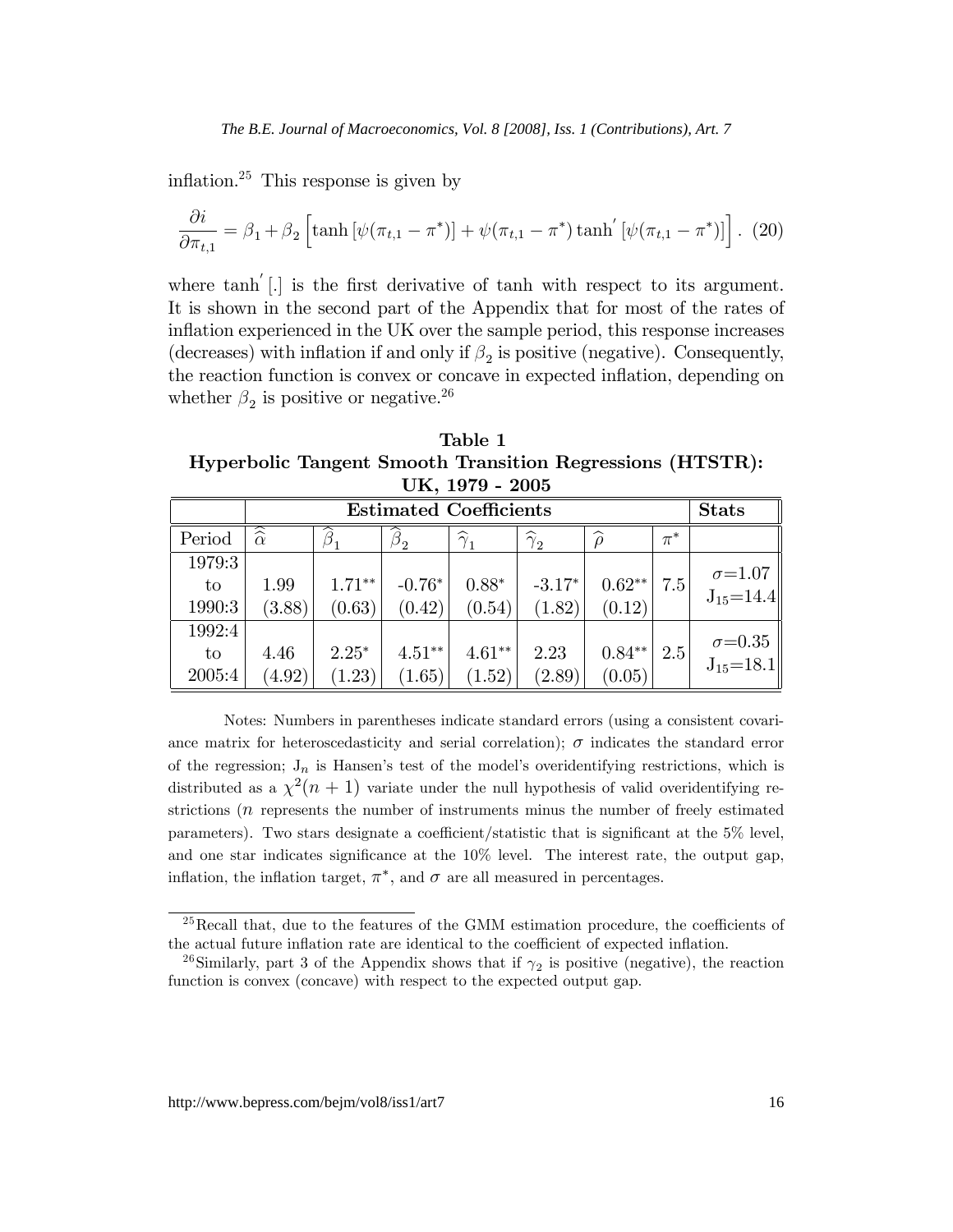The main result in Table 1 is that the type of nonlinearity changes dramatically between the two periods. While in the first subperiod  $\beta_2$  is negative and significant, implying that the reaction function is concave in inflation, it is positive and significant during the inflation targeting period, implying that the reaction function is convex in inflation during that period. A broadly similar picture emerges with respect to  $\gamma_2$ , which is negative and significant in the first period and positive (but not significant) during the inflation targeting period.

Those findings, in conjunction with the results of proposition 1, support the view that during the first period monetary policy was dominated by recession avoidance preferences (RAP), while during the second period it was dominated by inflation avoidance preferences (IAP). Interestingly, monetary policy in the UK during the Örst subperiod was conducted by the Chancellor of the Exchequer. With the advent of inflation targeting at the beginning of the second period, attainment of the target became a major objective of monetary policy.<sup>27</sup>

#### 3.4 Estimation procedures and results for the US

The entire US sample spans the period between the first quarter of 1960 and the last quarter of 2005. It is well known that there were at least two important changes in policy regimes in the US: one when, at the beginning of his term, Volcker de-emphasized the interest rate instrument and focused policy on an unborrowed reserve target; and another, when the Board of Governors of the Fed decided, in late 1982, to reinstate the interest rate instrument.<sup>28</sup> Excluding this three-years period, Clarida *et al.*  $(2000)$  find that the coefficient of ináation in a linear reaction function was lower than one in the pre-Volcker period and significantly higher than one from about 1982 onwards. They attribute a substantial part of the increased stability experienced in the US during the latter period to this change in regime. More generally, to allow for possible changes in monetary regimes across different chairmen of the Fed we break down the entire sample period into four basic subperiods, corresponding to the chairmanships of Martin, Burns/Miller, Volcker and Greenspan.<sup>29</sup>

 $^{27}$ During the first five years of the second period the Chancellor was still formally in charge of monetary policy but consulted the Bank of England prior to taking decisions. From May 1997 onwards, with the granting of operational independence, the Bank of England is solely in charge of monetary policy.

<sup>28</sup>An enlightening institutional discussion of this period appears in Lindsey et al. (2005). <sup>29</sup>The Burns and Miller eras are lumped together due to the brevity of Miller's chairmanship.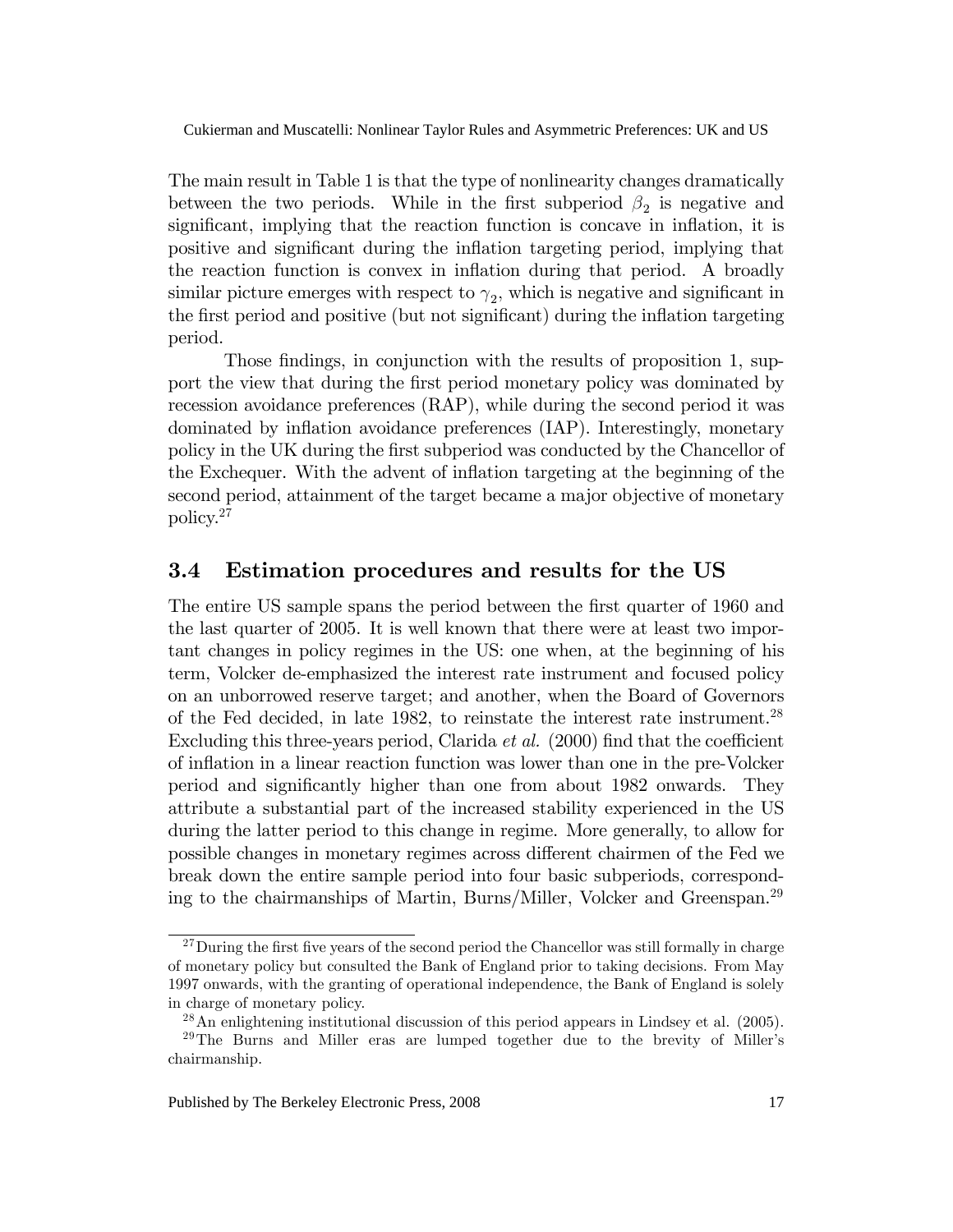HTSTR models are estimated for each subperiod. Except for the Volcker era, there is some evidence in favor of nonlinearities in all periods.<sup>30</sup> Since to this day the US does not practice explicit inflation targeting,  $\pi^*$  is estimated, in the nonlinear cases, along with the other coefficients. As for the UK, this is done by using a grid search that minimizes the criterion function over  $\pi^*$ . Table 2 summarizes the estimation results. The eleven quarters under Volcker during which the operational target was unborrowed reserves were excluded from the Volcker sample period.

Table 2 suggests that the reaction function of the Fed varied in a non negligible manner across different chairs. Particularly striking is the difference between the Martin and Greenspan reaction functions. Although there is evidence of nonlinearity under both chairs, the forms of nonlinearity differ. The significantly positive  $\beta_2$  and  $\gamma_2$  coefficients under Martin are consistent with dominant IAP, whereas the negative signs of those coefficients under Greenspan are indicative of dominant RAP.<sup>31</sup>

Martin had a reputation for leaning toward sound money. Thus after the 1957-58 recession, in response to criticism of insufficient ease before the House Ways and Means Committee, he said: "I do want to point out that in eight years of experience in the Federal Reserve System, I am convinced that our bias, if anything, has been on the side of too much money rather than too little" (Wood, 2005, p. 256). This reputation is broadly consistent with the evolution of inflation and of the Federal Funds rate during the Sixties. From the beginning of 1960 till mid-1966, inflation fluctuated within a narrow range around 2 percent. It then rose above 4 percent in two subsequent quarters and receded for a while. But when inflation appeared to permanently establish itself above 4 percent during 1968 and 1969, the policy reaction was strong. Wood (op. cit., p. 353) notes that in December 1968 the discount rate was raised to 5.5 percent, and in April 1969: "...after inflation had jumped to 6.9 in the Örst quarter, with unemployment steady near 4 percent, the Fed raised the discount rate to 6 percent, its highest since 1929, and increased reserve requirements."<sup>32</sup>

<sup>30</sup>The unrestricted HTSTR estimation for the (relatively short) Volcker years displayed convergence problems and the estimates of  $\beta_1, \beta_2, \gamma_1$  and  $\gamma_2$  were all insignificant – indicating overparametrization. However, when the nonlinear parameters  $\beta_2$  and  $\gamma_2$  were restricted to zero, the GMM estimate of the reaction function converged and recovered the significant linear coefficients that appear in Volcker's row in Table 2.

 $31$ Conditions on the magnitudes of the inflation and of the output gaps under which this statement is valid are elaborated in the second and third parts of the appendix. Those conditions are almost always satisfied.

<sup>&</sup>lt;sup>32</sup>Although the estimate of  $\beta_1$  is negative during this period, the *total* marginal response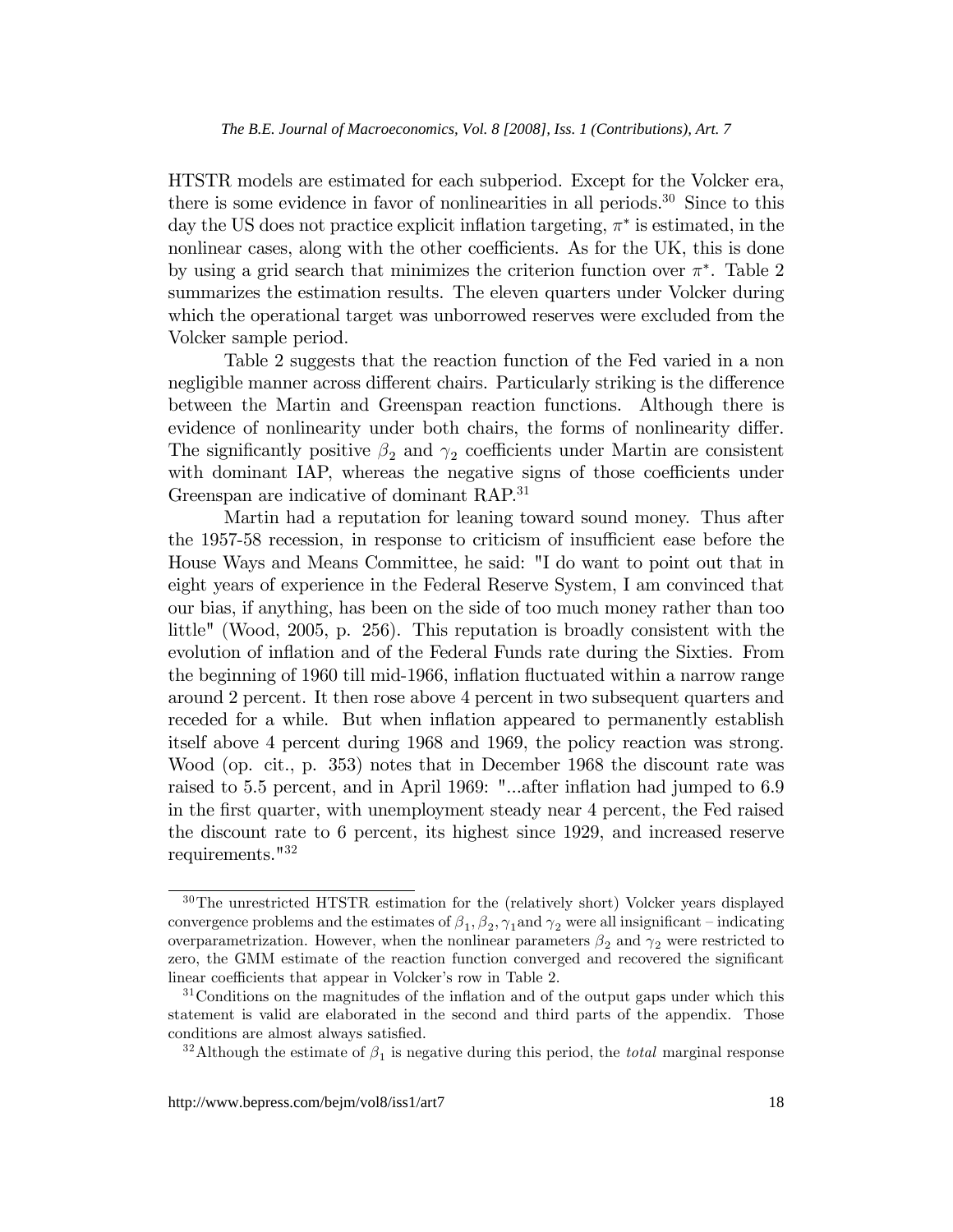| Period                               | <b>Estimated Coefficients</b>                                         |                    |                     |                     |                      | <b>Stats</b>       |         |                                    |
|--------------------------------------|-----------------------------------------------------------------------|--------------------|---------------------|---------------------|----------------------|--------------------|---------|------------------------------------|
|                                      | $\widehat{\widehat{\alpha}} \text{ or } \widehat{\widetilde{\alpha}}$ | $\beta_1$          | $\beta_2$           | $\gamma_1$          | $\widehat{\gamma}_2$ | $\widehat{\rho}$   | $\pi^*$ |                                    |
| Martin<br>1960:1<br>1970:1           | $5.76***$<br>(1.52)                                                   | $-1.80*$<br>(0.98) | $3.21***$<br>(0.63) | $0.34**$<br>(0.17)  | $0.09**$<br>(0.04)   | $0.76**$<br>(0.08) | 1.3     | $\sigma = 0.42$<br>$J_{15} = 11.6$ |
| Burns/<br>Miller<br>1970:2<br>1979:3 | $1.42**$<br>(0.72)                                                    | $0.86**$<br>(0.09) | 0.08<br>(0.72)      | $0.55***$<br>(0.19) | $-0.90**$<br>(0.45)  | $0.42**$<br>(0.13) | 3.2     | $\sigma = 0.85$<br>$J_{15} = 14.0$ |
| Volcker<br>1982:4<br>1987:3          | 0.16<br>(1.31)                                                        | $1.52**$<br>(0.29) |                     | $0.80**$<br>(0.40)  |                      | $0.89**$<br>(0.03) |         | $\sigma = 0.84$<br>$J_{17} = 11.6$ |
| Green-<br>span<br>1987:4<br>2005:4   | 2.35<br>(1.08)                                                        | $1.01**$<br>(0.36) | $-0.92$<br>(0.85)   | $0.88**$<br>(0.12)  | $-0.84**$<br>(0.14)  | $0.81**$<br>(0.03) | 2.9     | $\sigma = 0.38$<br>$J_{15} = 13.4$ |

Table 2 Reaction Functions by Board Chairs: US, 1960:1 - 2005:4

Notes: Numbers in parentheses indicate standard errors (using a consistent covariance matrix for heteroscedasticity and serial correlation);  $\sigma$  indicates the standard error of the regression;  $J_n$  is Hansen's test of the model's overidentifying restrictions, which is distributed as a  $\chi^2(n+1)$  variate under the null hypothesis of valid overidentifying restrictions (n represent the number of instruments minus the number of freely estimated parameters). Two stars designate a coefficient/statistic that is significant at the  $5\%$  level, and one star indicates significance at the  $10\%$  level. The interest rate, the output gap, inflation, the inflation target,  $\pi^*$ , and  $\sigma$  are all measured in percentages.

On the other hand Greenspan, whose chairmanship started in the aftermath of Volckerís disináation, felt that he could devote more attention to recession avoidance which, during periods of relatively stable prices, is not so surprising in view of the dual mandate of the Fed as expressed in the 1946 Full Employment Act.

Although there is no evidence of nonlinearity in inflation during the Burns/Miller era,  $\gamma_2$  is negative and significant pointing toward nonlinearities in the output gap and recession avoidance preferences. Furthermore, in line with previous results, the coefficient on inflation is smaller than one. Those

of the interest rate to ináation is positive and substantially larger than one for practically all inflation rates experienced under Martin.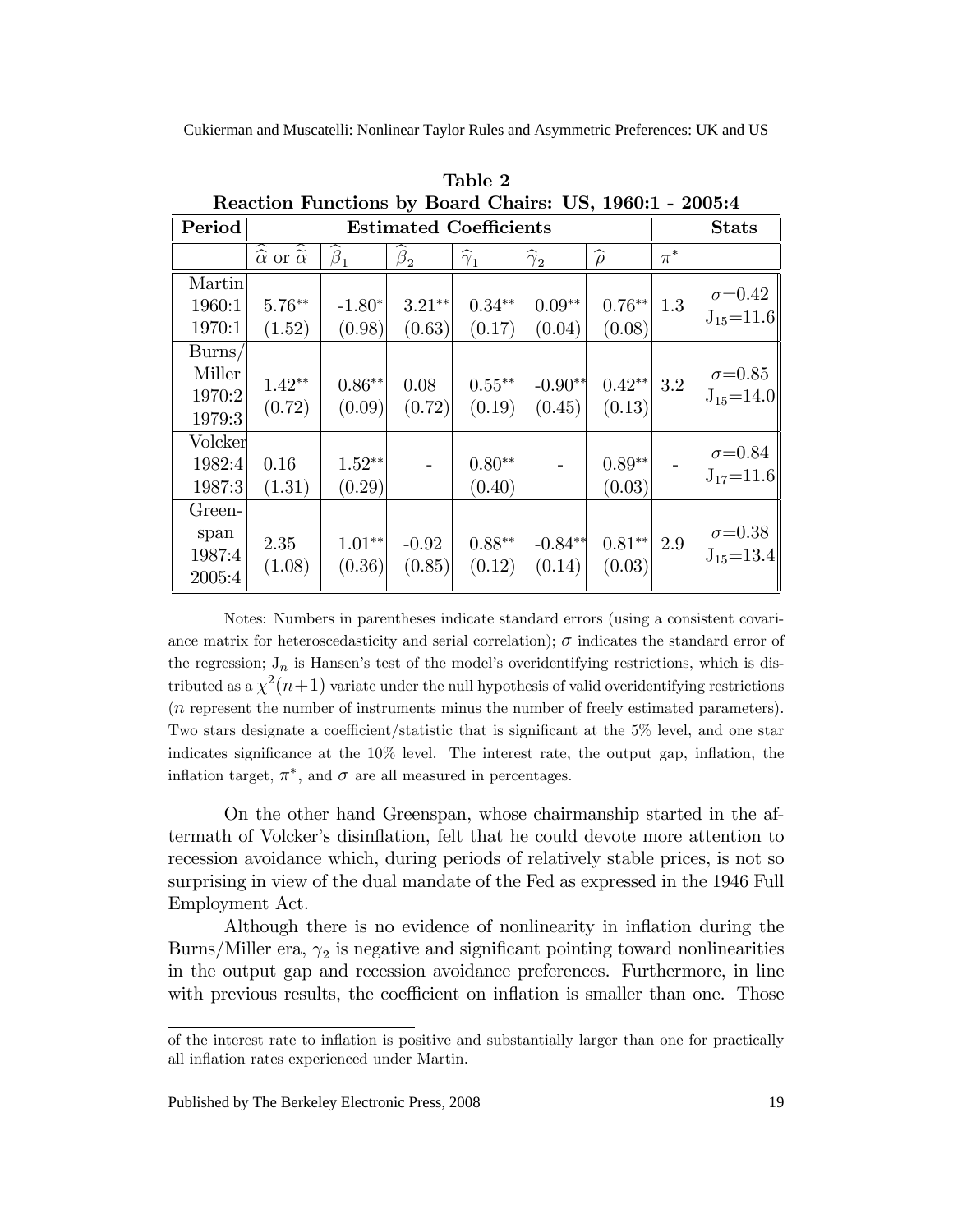finding are broadly consistent with Burns'  $(1979, p. 16)$  famous statement that the role of the Fed is to continue "probing the limits of its freedom to undernourish inflation." In view of the dominant inflation avoidance under Martin, the Burns/Miller period appears odd at first blush since, in spite of rising inflation, it displays recession avoidance. Two (not mutually exclusive) explanations are that Burns was subject to heavier political pressures than his predecessor, and that during his tenure, inflation was accompanied by a reduction in the rate of growth and an increase in unemployment, while under Martin inflation was accompanied by an expansion.<sup>33</sup>

There is no evidence of nonlinearities under Volcker but the (constant) coefficient on inflation is significantly higher than one, as in Clarida  $et \, al.$ (2000). A possible interpretation is that under Volcker, the Fedís preferences displayed both recession avoidance as well as inflation avoidance, and that the reaction function was linear because those two asymmetries offset each other (part (iii) of proposition 1). Since the Full Employment Act of 1946 the Fed possesses a dual policy mandate. It is therefore likely that although RAP are deeply rooted in the Fed's mandate, offsetting IAP developed when it became apparent that inflation had reached intolerable levels.

Using a Linex specification for asymmetric objectives and combining the Burns/Miller sample period together with that of Martin, Surico (2007) finds evidence in favor of RAP over the combined pre-Volcker period. Due to pooling of the two sample periods, this result is not necessarily inconsistent with ours for the Burns/Miller era. But our results suggest that, due to the different character of nonlinearities under Martin and Burns/Miller, lumping of those periods together is likely to be misleading. Surico also tests for nonlinearities in the Volcker-Greenspan era lumped into one period and finds no evidence in favor of non linearities. Although these findings are not inconsistent with ours for the Volcker period, they are inconsistent with the preference for recession avoidance we detect under Greenspan. Again, this difference may be due to the pooling of sub-samples.<sup>34</sup> One advantage of pooling sub-samples is that the sample periods are longer. But this has to be weighted against the substantial differences in curvature of the reaction functions that we detect

<sup>&</sup>lt;sup>33</sup>Vivid illustrations of the pressures exerted by Nixon on Burns appear in a summary of conversations between them from recently released Nixon tapes. For example, following Burns' warning about excessive liquidity during an October 1971 conversation in the Oval Office Nixon responds by stating that the liquidity problem is "just bullshit" (Abrams, 2006, P. 180). See also chapter 4 of Meltzer (Forthcoming, 2008).

 $34$ Besides differences in methodology (Linex versus HTSTR) and in definition of periods, Surico's measure of inflation is based on the personal consumption expenditure deflator, while ours is based on the CPI.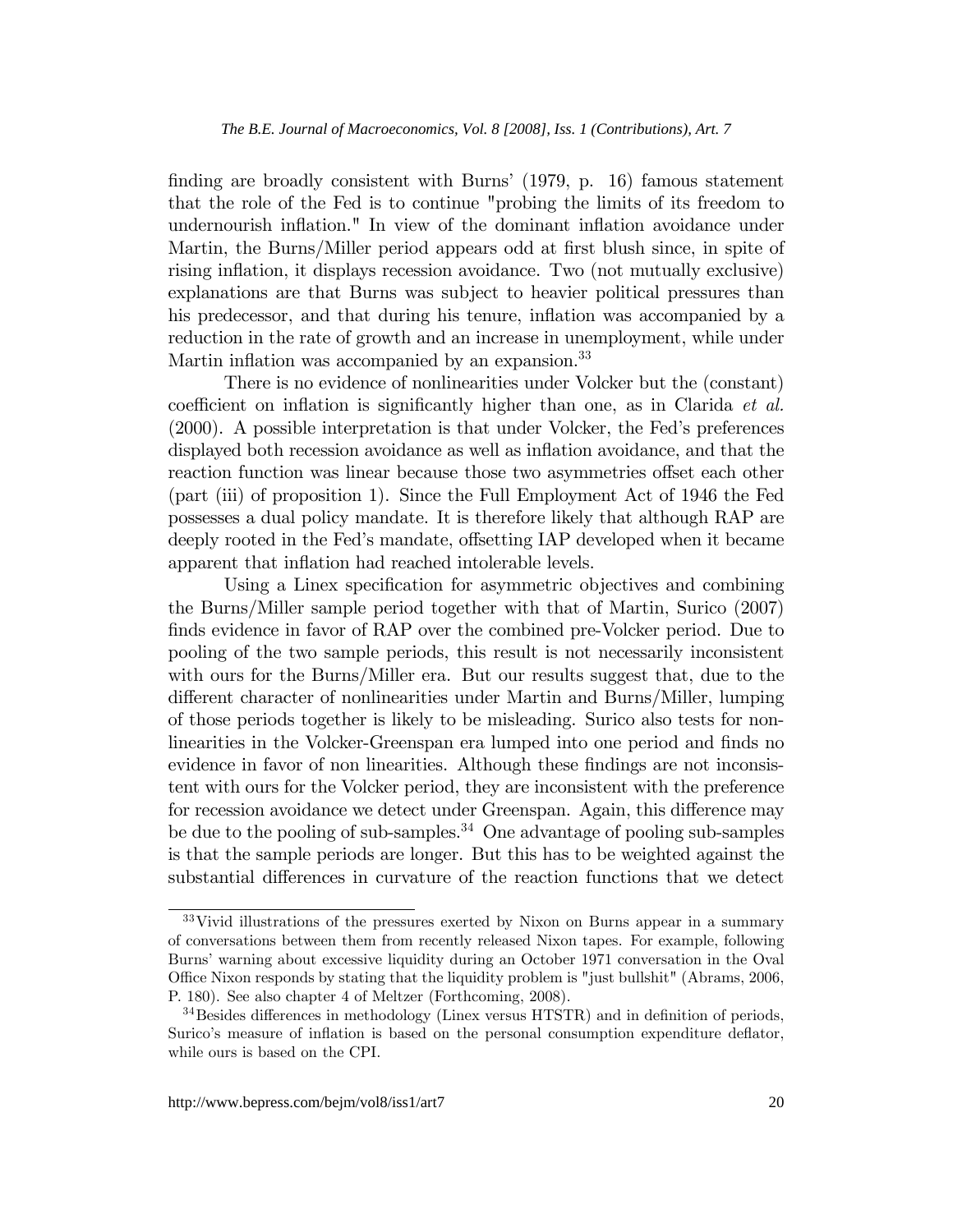under different US chairs.

## 4 Conclusion

Using hyperbolic tangent smooth transition regressions (HTSTR), this paper produces evidence in favor of nonlinearities in Taylor rules for the UK and the US. Our estimates of the parameters characterizing those nonlinearities support the following conclusions: During the pre-inflation targeting period in the UK, the Taylor rule is concave. Given a linear new Keynesian economy, this Önding is consistent with the existence of dominant recession avoidance preferences (RAP). During the inflation targeting period in the UK (from 1992) on), the Taylor rule is convex, supporting the existence of dominant ináation avoidance preferences (IAP). The UK Öndings suggest that the introduction of inflation targeting in the UK was accompanied by a fundamental change in the objectives of monetary policy, not only with respect to the average target, but also in terms of precautions taken to keep ináation in check in the face of uncertainty about the economy.

Excluding the Volcker period as Fed chair, the evidence supports the existence of nonlinearities in US interest-rate reaction functions under all chairs. Under Martin the Taylor rule is convex, supporting a dominant IAP, while under Greenspan it is concave supporting a dominant RAP. These results are consistent with the view that the dominant type of asymmetry changes with the most pressing economic problem of the recent past. The latter part of Martin's term was characterized by rising inflation and inflationary expectations, and a low rate of unemployment, due to the Vietnam war and increases in various social expenditures. By contrast, Greenspan became chairman after Volcker brought inflation down. Consequently, Martin developed inflation avoidance whereas Greenspan could focus on recession avoidance.<sup>35</sup> In a similar vein, the UK results are consistent with the view that, in addition to a substantial reduction in the target, the advent of inflation targeting, and

 $35$ Since inflation intensified further under Burns, this interpretation raises the question of why the evidence shows that recession avoidance (rather than inflation avoidance) dominated when he was chair. Two likely reasons are that Burns was subject to stronger political pressures and that unemployment rose sharply under his watch. Another question is why did inflation creep up at the end of Martin's term in spite of IAP. One reason is that he overestimated the dampening impact of the 1968 tax surcharge on ináation as did many economists at the time. And by the time he recognized the mistake he was out of office. Detailed discussions of these and related issues appear in chapter 4 of Meltzer (Forthcoming, 2008).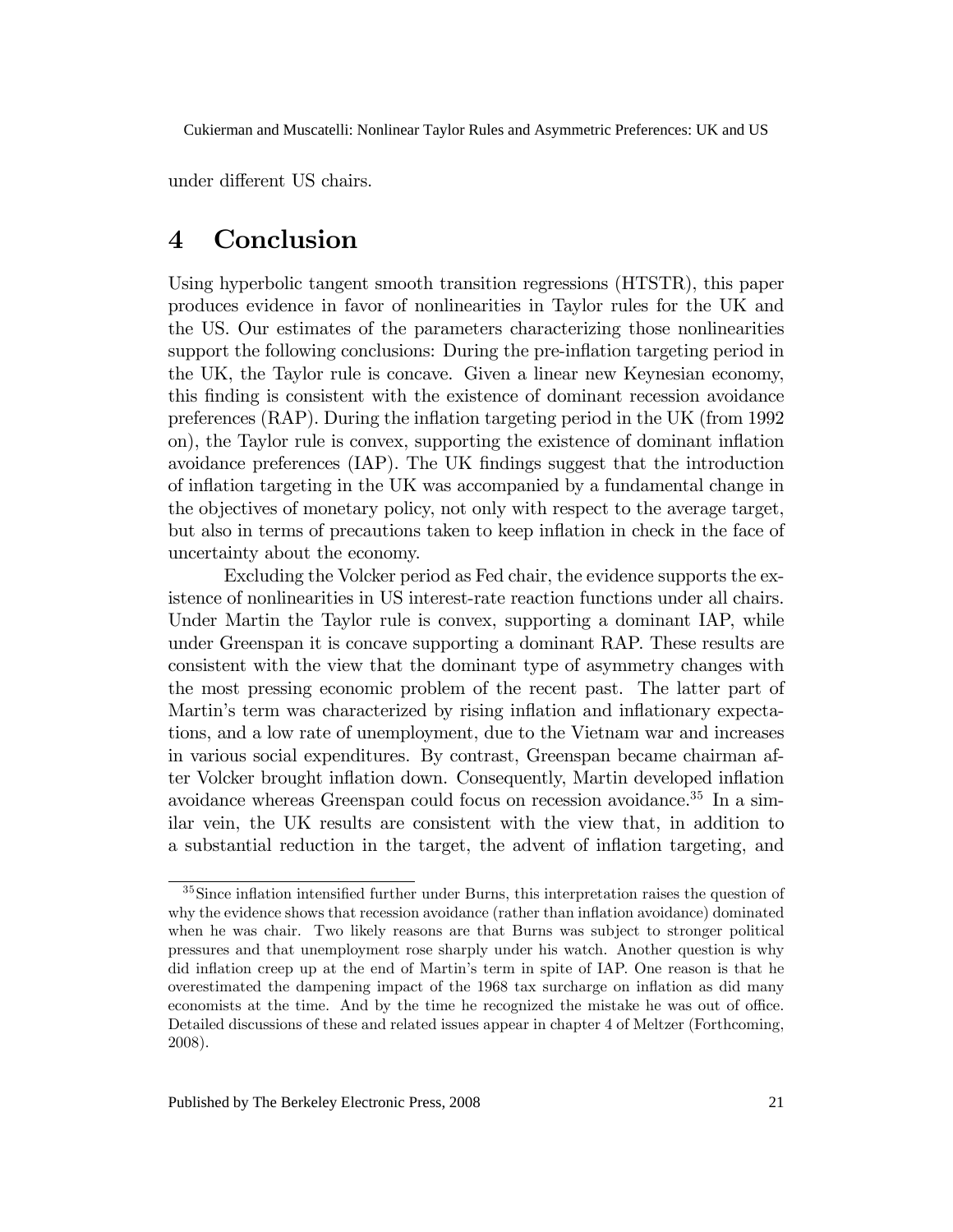latterly central bank independence, was associated with an increase in the importance of IAP relatively to RAP.

In principle nonlinear reaction functions of the type estimated in this paper may arise even in the absence of asymmetric objectives, if the aggregate supply schedule is nonlinear. However, the fact that there are periodic changes in the curvature of the reaction functions (from concave to convex or vice versa), and that they tend to occur in parallel to known changes in policy regimes, raises the likelihood that those nonlinearities mainly reflect shifting asymmetries in policy preferences. It thus seems more likely that the change in curvature of the policy rule between the pre-inflation targeting period and the inflation targeting period in the UK is due to changes in policy preferences and policymaking institutions rather than to a change in the curvature of the Phillips curve. Similarly, changes in the nature of nonlinearities between different chairs in the US are more likely to be due to changes in policy preferences than to changes in the curvature of the Phillips curve. One may argue along the lines of Lucas' critique that changes in the policy rule lead, at least after a while, to changes in the Phillips curve. Although this is an intriguing argument, it is consistent with the view that, insofar as there was a change in economic structure, it was caused by a change in policy preferences, rather than the other way around.<sup>36</sup>

## 5 Appendix

#### 5.1 Proof of proposition 1

In general the effects of RAP and of IAP on the curvature of the reaction function with respect to the two gaps can be found by calculating the second derivatives of the interest rate with respect to the expected output gap and the expected rate of inflation.<sup>37</sup> Differentiating equations (12) and (10) with

 $36$ It is widely believed that when inflation and its variance go down the slope of the Phillips relation becomes flatter. Obviously, for large variations in inflation this may be formulated as a nonlinear relation. Note however that such a change is also consistent with Phillips curves with differing *linear* slopes across different policy regimes. In other words, for sufficiently cohesive policy regimes, linear aggregate supply schedules may suffice. Dolado et al. (2004) present evidence from the US that supports this view.

 $37$ Note that since the inflation target,  $\pi^*$ , is invariant to expected inflation, the derivative with respect to expected inflation is identical to the derivative with respect to the expected inflation gap.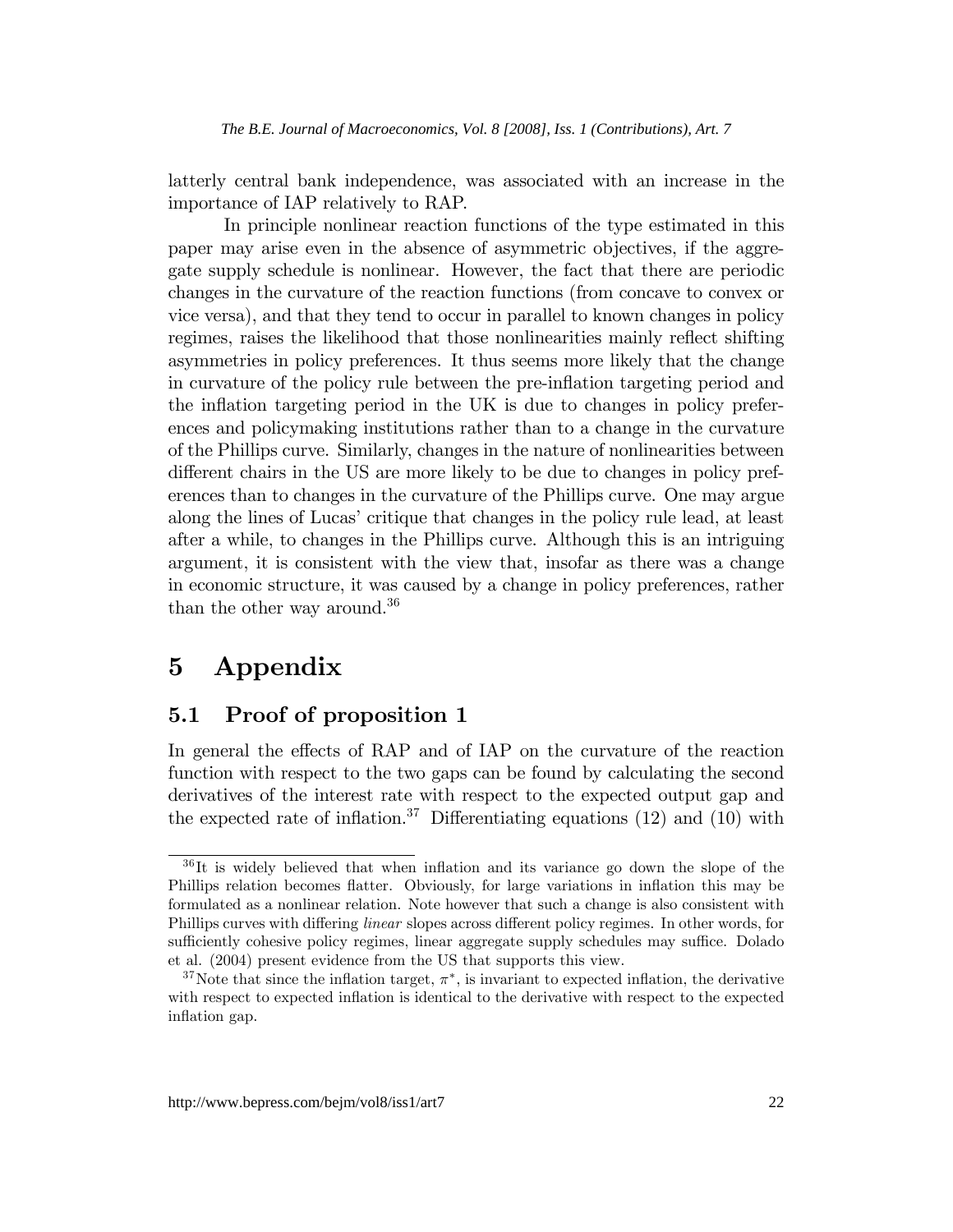respect to  $E_0x_1$  and  $E_0\pi_1$  respectively, we obtain after some algebra<sup>38</sup>:

$$
\frac{d^2 i_0}{d(E_0 x_1)^2} = \lambda^2 \frac{A \lambda b^2}{\varphi D^3} \left\{ A (E_0 f_0^{''})^2 E_0 h_0^{'''} + \lambda (E_0 h_0^{''})^2 E_0 f_0^{'''} \right\},\tag{21}
$$

$$
\frac{d^2 i_0}{d(E_0 \pi_1)^2} = \frac{A \lambda b^2}{\varphi D^3} \left\{ A (E_0 f_0^{''})^2 E_0 h_0^{'''} + \lambda (E_0 h_0^{''})^2 E_0 f_0^{'''} \right\},\tag{22}
$$

where the functions' brackets have been deleted to simplify notation. Note that except for  $E_0 f_0^{\prime\prime\prime}$  all the terms in those two expressions are positive (see equations  $(3)$ ,  $(4)$  and  $(5)$ ).

(i) In the presence of RAP but no IAP,  $E_0 f_0''' < 0$ ,  $E_0 h_0''' = 0$ , and those two equations reduce to

$$
\frac{d^2 i_0}{d(E_0 x_1)^2} = \lambda^3 \frac{A \lambda b^2}{\varphi D^3} (E_0 h_0^{''})^2 E_0 f_0^{'''}, \qquad (23)
$$

$$
\frac{d^2 i_0}{d(E_0 \pi_1)^2} = \frac{A \lambda^2 b^2}{\varphi D^3} (E_0 h_0^{''})^2 E_0 f_0^{'''}, \qquad (24)
$$

implying that the Taylor rule is concave in both gaps.

(ii) In the presence of IAP but no RAP,  $E_0 f_0^{\prime\prime\prime} = 0$ ,  $E_0 h_0^{\prime\prime\prime} > 0$ , and those two equations reduce to

$$
\frac{d^2 i_0}{d(E_0 x_1)^2} = \lambda^2 \frac{A^2 \lambda b^2}{\varphi D^3} (E_0 f_0^{''})^2 E_0 h_0^{'''}, \qquad (25)
$$

$$
\frac{d^2 i_0}{d(E_0 \pi_1)^2} = \frac{A^2 \lambda b^2}{\varphi D^3} (E_0 f_0^{''})^2 E_0 h_0^{'''}, \qquad (26)
$$

implying that the Taylor rule is convex in both gaps.

(iii) The coefficients of both  $E_0 f_0^{''''}$  and of  $E_0 h_0^{''''}$ of both  $E_0 f_0$  and of  $E_0 h_0$  in equations (21) and (22) are positive. Since  $E_0 f_0 < 0$  and  $E_0 h_0^{m} > 0$ , the sign of this expression is determined by the importance of the RAP, as measured by the absolute value of  $E_0 f_0^{'''}$  $\mathcal{E}_0$ , relative to the importance of the IAP as measured by  $E_0 h_0^{''''}$  $_0$  . If the absolute values of  $E_0 f_0^{''''}$  and of  $E_0 h_0^{''''}$  are such that the first and the second terms in curly brackets on the right hand sides of (21) and (22) approximately o§set each other, the reaction function is approximately linear in spite of the presence of both prudence motives.

If the absolute value of  $E_0 f_0^{\prime\prime\prime}$ is sufficiently large in comparison to  $E_0 h_0^{''''}$  $\boldsymbol{0}$ 

<sup>38</sup>Further details appear in Cukierman and Muscatelli (2003).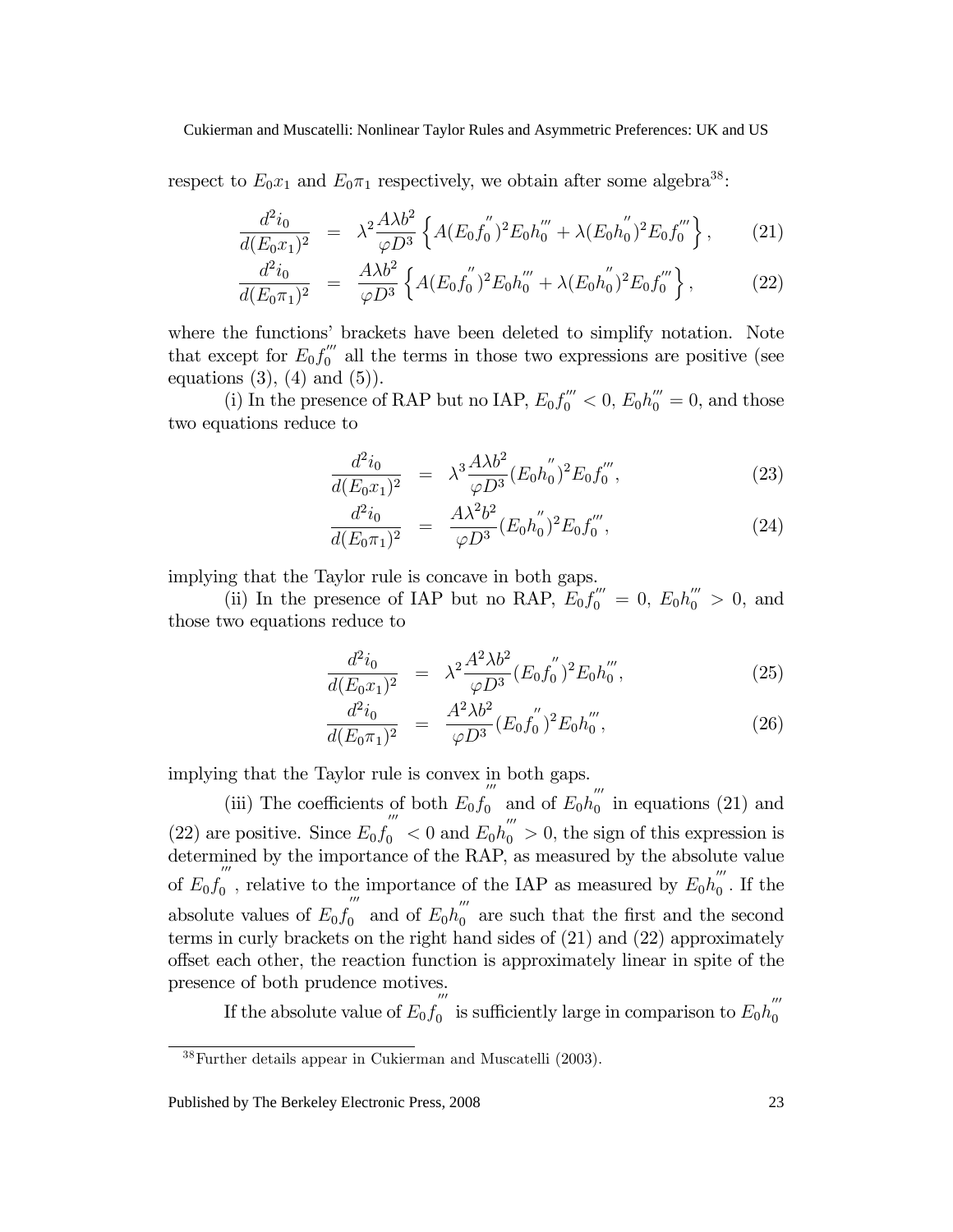(the RAP dominates the IAP), the right-hand sides of equations (21) and (22) are negative and the Taylor rule is concave in both gaps. If the converse holds, the right-hand sides of equations (21) and (22) are positive and the Taylor rule is convex in both gaps.

(iv) If the CB is a strict inflation targeter,  $A = 0$ , and the expressions in equations (21) and (22) are equal to zero, implying that the reaction function is linear. QED

## 5.2 An equivalence relation between the sign of  $\beta_2$  and the curvature of the HTSTR with respect to expected inflation

This part of the Appendix states and proves a condition on rates of inflation which establishes a clear-cut equivalence between the sign of  $\beta_2$  and the second derivative of the estimated hyperbolic tangent regressions with respect to expected inflation.

**Proposition 2:** For inflation gaps that are not too large in absolute value, the estimated hyperbolic tangent regressions are convex or concave in expected inflation depending on whether  $\beta_2$  is positive or negative

**Proof:** Differentiating (20) with respect to  $\pi_{t,1}$ :

$$
\frac{\partial^2 i}{\partial \pi_{t,1}^2} = \beta_2 \psi \left[ 2 \tanh' \left[ \psi(\pi_{t,1} - \pi^*) \right] + \psi(\pi_{t,1} - \pi^*) \tanh'' \left[ \psi(\pi_{t,1} - \pi^*) \right] \right], (27)
$$

where  $\tanh$  [.] and  $\tanh$  [.] are the first and second derivatives of the hyperbolic tangent with respect to its argument. Since  $\psi > 0$  the sign of  $\frac{\partial^2 i}{\partial \pi_{t,1}^2}$  is the same as that of  $\beta_2$  if and only if the expression in brackets on the right-hand side of (27) is positive. Rearranging, using the explicit formula for the hyperbolic tangent in (18) to calculate  $\tanh$  [.] and  $\tanh$  [.] and the fact that it is convex (concave) when the ináation gap is negative (positive), the expression in brackets on the right-hand side of (27) is positive if and only if

$$
\pi_{t,1} - \pi^* \ > \ \frac{1}{\psi} \frac{1}{\tanh\left[\psi(\pi_{t,1} - \pi^*)\right]}, \ \pi_{t,1} - \pi^* < 0,\tag{28}
$$

$$
\pi_{t,1} - \pi^* \ < \ \frac{1}{\psi} \frac{1}{\tanh\left[\psi(\pi_{t,1} - \pi^*)\right]}, \ \pi_{t,1} - \pi^* > 0. \tag{29}
$$

http://www.bepress.com/bejm/vol8/iss1/art7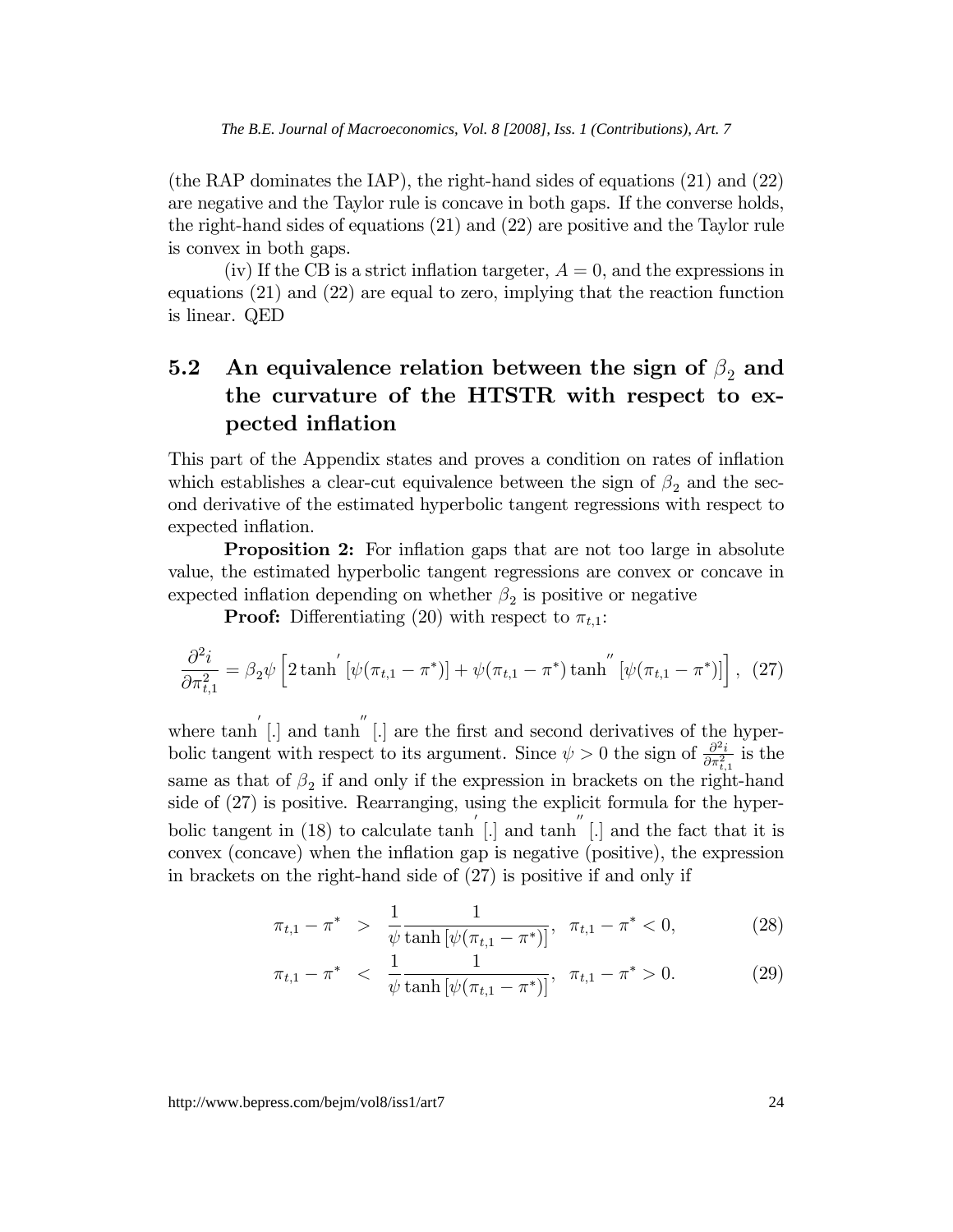Since  $\psi = 0.2$  in all the HTSTR those conditions reduce to

$$
\pi_{t,1} - \pi^* \ > \ \frac{5}{\tanh\left[0.2(\pi_{t,1} - \pi^*)\right]}, \ \pi_{t,1} - \pi^* < 0,\tag{30}
$$

$$
\pi_{t,1} - \pi^* \ < \ \frac{5}{\tanh\left[0.2(\pi_{t,1} - \pi^*)\right]}, \ \pi_{t,1} - \pi^* > 0. \tag{31}
$$

The right-hand side of (30) is negative and that of (31) is positive. For rates of inflation (or deflation) sufficiently close to any positive inflation target,  $\pi^* > 0$ , the conditions in those equations are satisfied, since in such a case the right-hand side of (30) is a very large negative number and the right-hand side of (31) is a very large positive number. As the distance between  $\pi_{t,1}$  and the target grows in either direction, the margin by which those conditions are satisfied shrinks monotonically until the inequalities in equations (30) and (31) are reversed. But as long as the ináation gap is not too large in absolute value, the expression in square brackets on the right-hand side of (27) is positive and the sign of  $\frac{\partial^2 i}{\partial \pi_{i,1}^2}$  is the same as that of  $\beta_2$ , so that the HTSTR are convex or concave depending on whether  $\beta_2$  is positive or negative. QED

The critical inflation rates beyond which the term in brackets on the right hand side of (27) becomes negative are determined implicitly from

$$
\pi_{cL} = \pi^* + \frac{5}{\tanh\left[0.2(\pi_{cL} - \pi^*)\right]}, \quad \pi_{cL} < \pi^*,
$$
\n
$$
\pi_{cH} = \pi^* + \frac{5}{\tanh\left[0.2(\pi_{cH} - \pi^*)\right]}, \quad \pi_{cH} > \pi^*.
$$
\n(32)

Thus, as long as  $\pi_{cL} < \pi_{t,1} < \pi_{cH}$  the result in proposition 2 applies, and the response of the interest rate to expected inflation is convex or concave depending on whether  $\beta_2$  is positive or negative.<sup>39</sup> Using the values of the inflation targets from Table 1, these ranges, for the 1979-90 and 1992-05 subsamples in the UK, are given by  $1.5 < \pi_{t,1} < 13.5$  and  $-3.5 < \pi_{t,1} < 8.5$ respectively. Except for the first year of the first subperiod, these conditions are always satisfied in the UK. In the case of the US, the relevant ranges for the Martin and Greenspan periods are given respectively by  $-4.7 < \pi_{t,1}$ 7.3 and  $-3.1 < \pi_{t,1} < 8.9$ . These conditions are always satisfied. For the Burns/Miller period the relevant range is  $-2.8 < \pi_{t,1} < 9.2$ . Excluding four quarters following the Örst oil shock and four quarters following the second oil

<sup>&</sup>lt;sup>39</sup>Equations (32) imply (since tanh is symmetric around zero) that  $\pi_{cL} - \pi^* = -(\pi_{cH} \pi^*$ ) = 6.0.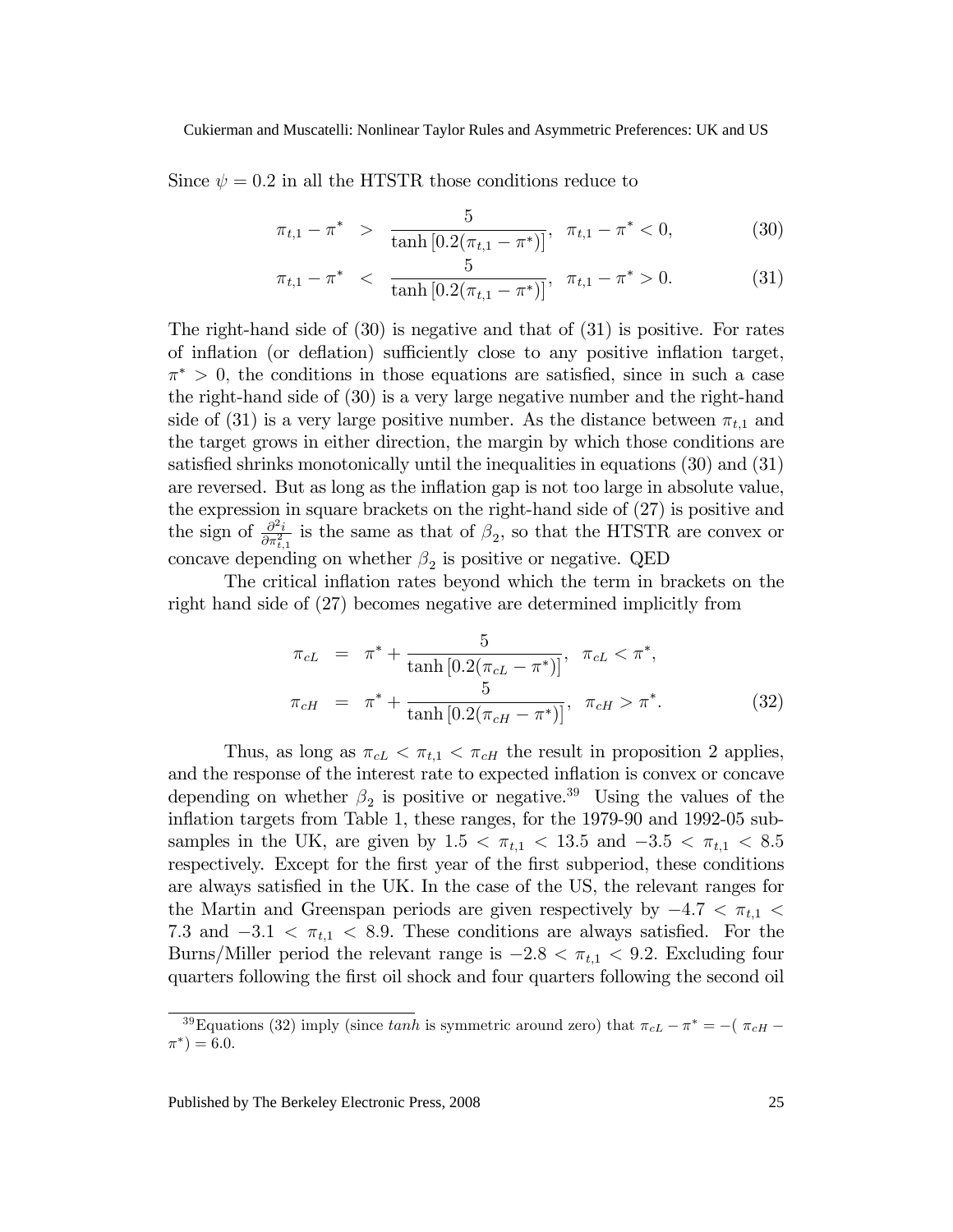shock, inflation is always in this range during the Burns/Miller era.

## 5.3 An equivalence relation between the sign of  $\gamma_2$  and the curvature of the HTSTR with respect to the expected output gap

Using arguments similar to those used in the proof of proposition 2 one can establish the following proposition:

Proposition 3: For output gaps that are smaller in absolute value than a critical gap,  $x_c$ , the estimated hyperbolic tangent regressions are convex or concave in the expected output depending on whether  $\gamma_2$  is positive or negative. For  $\psi = 0.2$ , the critical value of the output gap is implicitly determined from

$$
|x_c| \equiv \frac{5}{\tanh[\psi \mid x_c|]}.
$$

For  $\psi = 0.2$ ,  $x_c = 5.998$ . Practically all the values of the output gaps in our samples are below this critical value in absolute terms. For the UK this condition is always satisfied. For the US, except for five observations (the data point 1966-1 and the period 1982-1-to 1983-1), again this condition holds.

### 5.4 Data sources and definitions

UK:

 $Y$  – real output – Main Economic Indicators – OECD, Quarterly series: March 2006

Series [GBR.CMPGDP.VIXOBSA]

YBAR – OECD's Estimate of Potential GDP.

 $x$  – percentage deviations of Y from YBAR.

 $i$  – Bank of England intervention rate – end quarter

Source: Bank of England - compound series using BoE repo rate, and eligible bills discount rate

 $RPIX - UK$  Quarterly Index of Retail Prices  $-$  All items excluding mortgage interest payments

Source: Office for National Statistics (ONS)

 $\pi$  – annualized quarterly percentage change in the RPIX.

#### USA:

 $Y$  – real output - Main Economic Indicators – OECD, Quarterly series: March 2006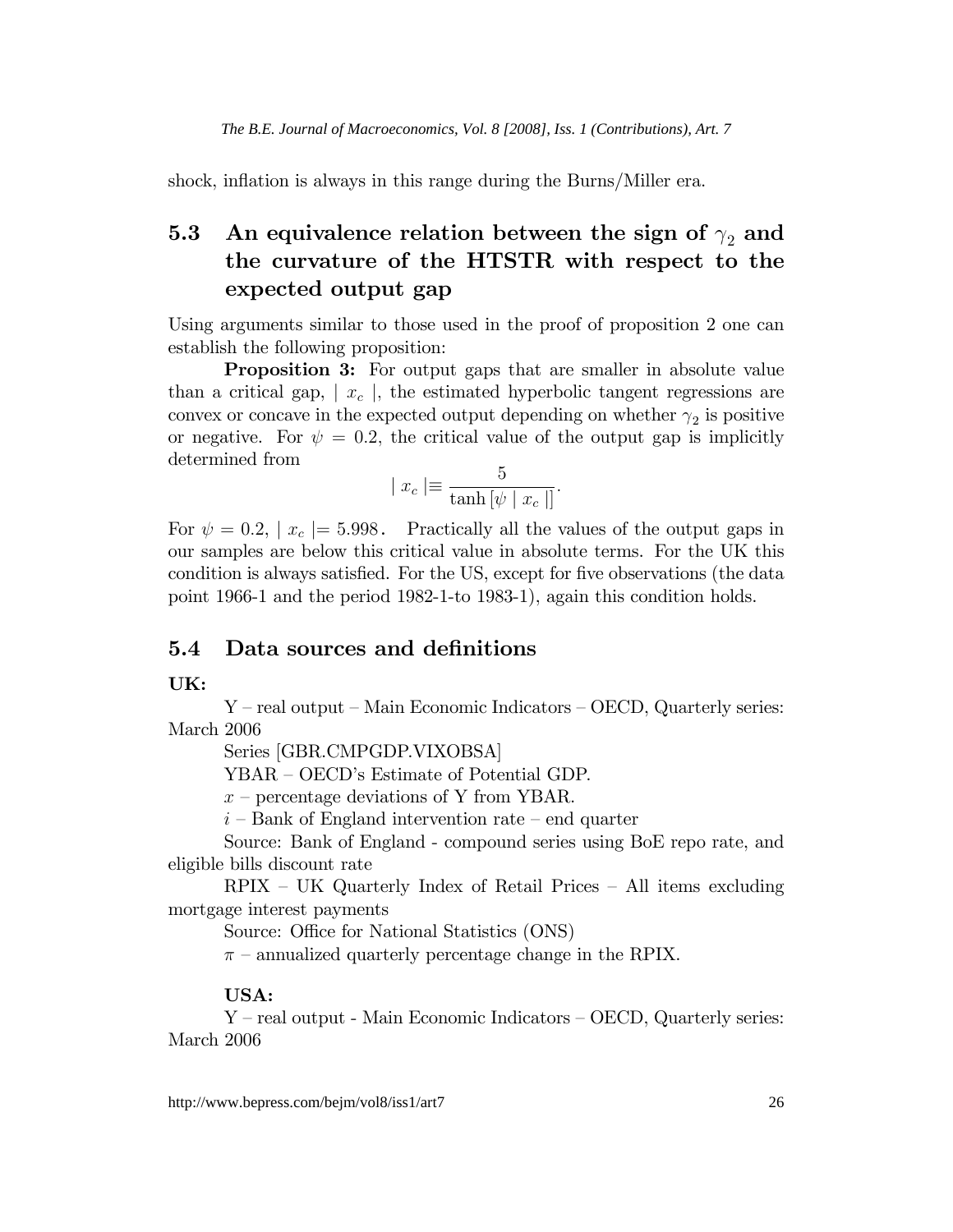Series [USA.EXPGDP.LNBARSA]

YBAR – CBO's Estimates of Potential GDP (Congressional Budget  $Office$ ).

 $x$  – percentage deviations of Y from YBAR.

CPI – Main Economic Indicators - OECD, Quarterly series: March 2006

Series USA CPI All items [USA.CPALTT01.IXOB] – seasonally adjusted

 $\pi$  – annualized quartertly percentage change in the CPI.

 $i$  - Federal Funds Rate- United States (March 2006) – Source IFS – Quarterly series.

Series [60B..ZF FEDERAL FUNDS RATE]

**Other variables used**  $\text{-Real oil price} - \text{computed from:}$  $OIL - Quarterly$  series. Series [76AAZZF PETROLEUM:UK BRENT] source IFS (Units: US Dollars per Barrel)

## 6 References

Abrams, B. A. "How Richard Nixon Pressured Arthur Burns: Evidence from the Nixon Tapes," Journal of Economic Perspectives, 2006 (Fall), 20: 177-188.

Bacon, D.W. and Watts, D.G. "Estimating the Transition between Two Intersecting Straight Lines," Biometrika, 1971, 58:525-34.

Barro, R.J. and Gordon, D.B. "A Positive Theory of Monetary Policy in a Natural Rate Model," **Journal of Political Economy**,  $1983, 91:589-610$ .

Bernanke, B. and Woodford, M. "Inflation Forecasts and Monetary Policy," Journal of Money, Credit and Banking, 1997, 24:653-684.

Blinder, A.S. Central Banking in Theory and Practice. 1998. Cambridge, MA: MIT Press.

Burns, A.F. The Anguish of Central Banking. 1979. Belgrade, Yugoslavia: Per Jacobsson Foundation.

Clarida, R., Gali, J. and Gertler, M. "Monetary Policy Rules in Practice: Some International Evidence," European Economic Review, 1998, 42(6): 1033-1067.

<sup>----</sup> The Science of Monetary Policy: A New Keynesian Perspective," Journal of Economic Literature, 1999 (December), 37:1661-1707.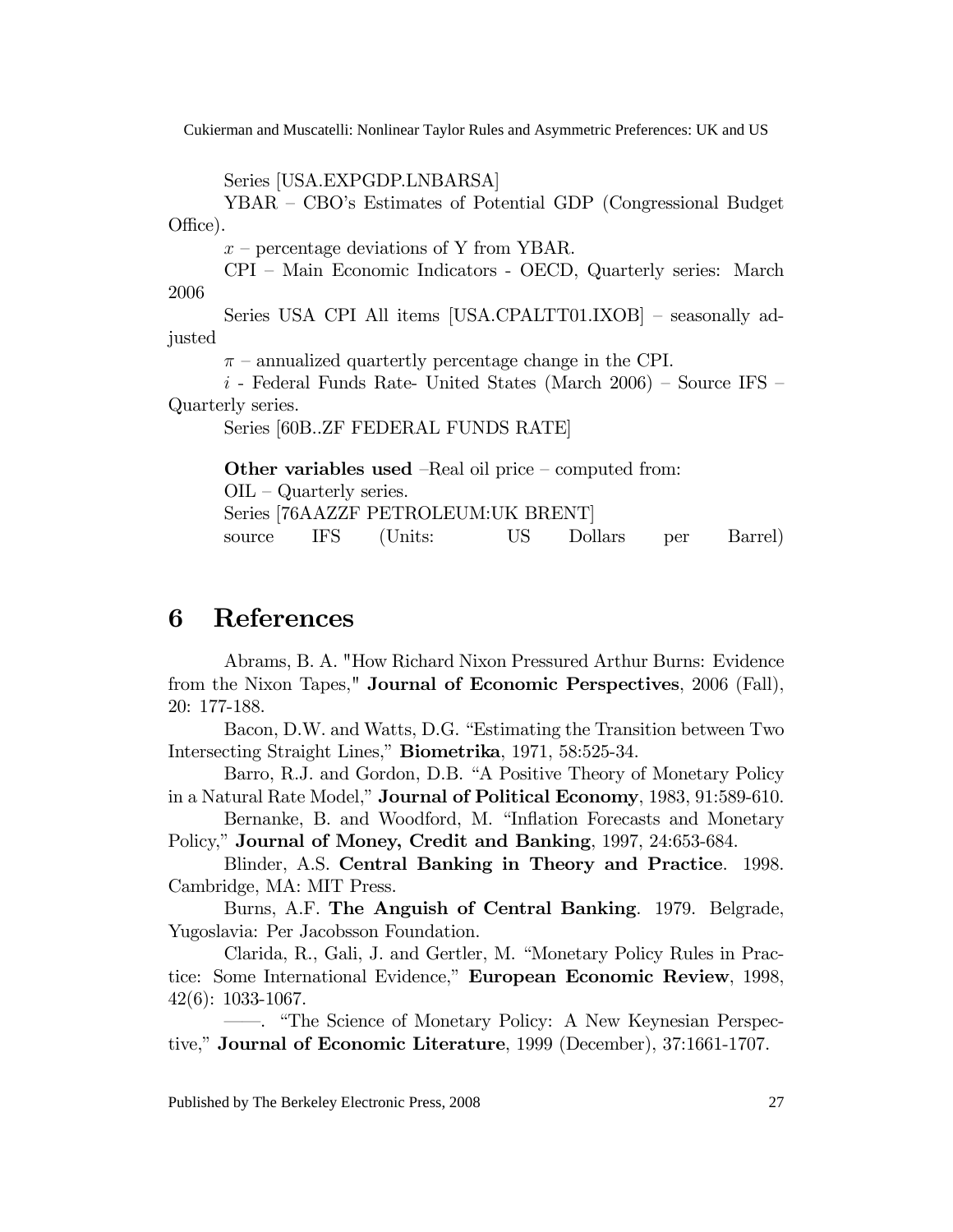<sup>-</sup> Monetary Policy Rules and Macroeconomic Stability: Evidence and Some Theory," Quarterly Journal of Economics, 2000 (February), 113:147-180.

Cukierman, A. "Why Does the Fed Smooth Interest Rates?" in M. Belongia (ed.), Monetary Policy on the Fed's 75th Anniversary  $-$  **Proceedings** of the 14th Annual Economic Policy Conference of the Federal Reserve Bank of St. Louis. 1990. Kluwer Academic Publishers, pp. 111-147.

**EXEC** Central Bank Strategy, Credibility and Independence: Theory and Evidence. 1992. Cambridge, MA: MIT Press.

**–––.** "The Inflation Bias Result Revisited," April 2000. Manuscript, Tel-Aviv University. Available on the Internet at:

www.tau.ac.il/~alexcuk/pdf/infbias1.pdf

**<sup>4</sup>** <sup>*i*</sup>Are Contemporary Central Banks Transparent about Economic Models and Objectives and What Difference Does It Make?" Federal Reserve Bank of St. Louis Review, 2002 (July-August), 84(4):15-45.

Cukierman, A. and Gerlach, S. "The Inflation Bias Result Revisited: Theory and Some International Evidence," The Manchester School, 2003 (September), 71(5):541-565.

Cukierman, A. and Muscatelli, A. "Do Central Banks Have Precautionary Demands for Expansions and for Price Stability?  $- A$  New Keynesian Approach." 2003. Available on the web at www.tau.ac.il/ $\tilde{a}$  alexcuk/pdf/cukierman -muscatelli-03a.pdf

Dolado, J., Pedrero, R.M.D. and Ruge-Murcia, F. "Nonlinear Monetary Policy Rules: Some New Evidence for the US," Studies in Nonlinear Dynamics and Econometrics, 2004, 8, issue 3.

Geraats, P. "Inflation and Its Variation: An Alternative Explanation," 2006. Manuscript (revision of CIDER Working Paper C99-105, Department of Economics, University of California, Berkeley, July 1999).

Granger, C.W.J. and Terasvirta, T. Modelling Non-Linear Economic Relationships. 1993. Oxford: Oxford University Press.

Hansen, L.P. "Large Sample Properties of Generalized Method of Moments Estimators," **Econometrica**,  $1982$ ,  $50:1029-54$ .

Kimball, M.S. "Precautionary Saving in the Small and in the Large, Econometrica, 1990 (January), 58:53-73.

Kydland, F.E. and Prescott, E.C. "Rules Rather than Discretion: The Inconsistency of Optimal Plans," Journal of Political Economy, 1977, 85:473-92.

Lindsey, D., Orphanides, A. and Rasche, R. "The Reform of October 1979: How It Happened and Why," Federal Reserve Bank of St. Louis Review, 2005 (March-April), 82, 2(2):187-235.